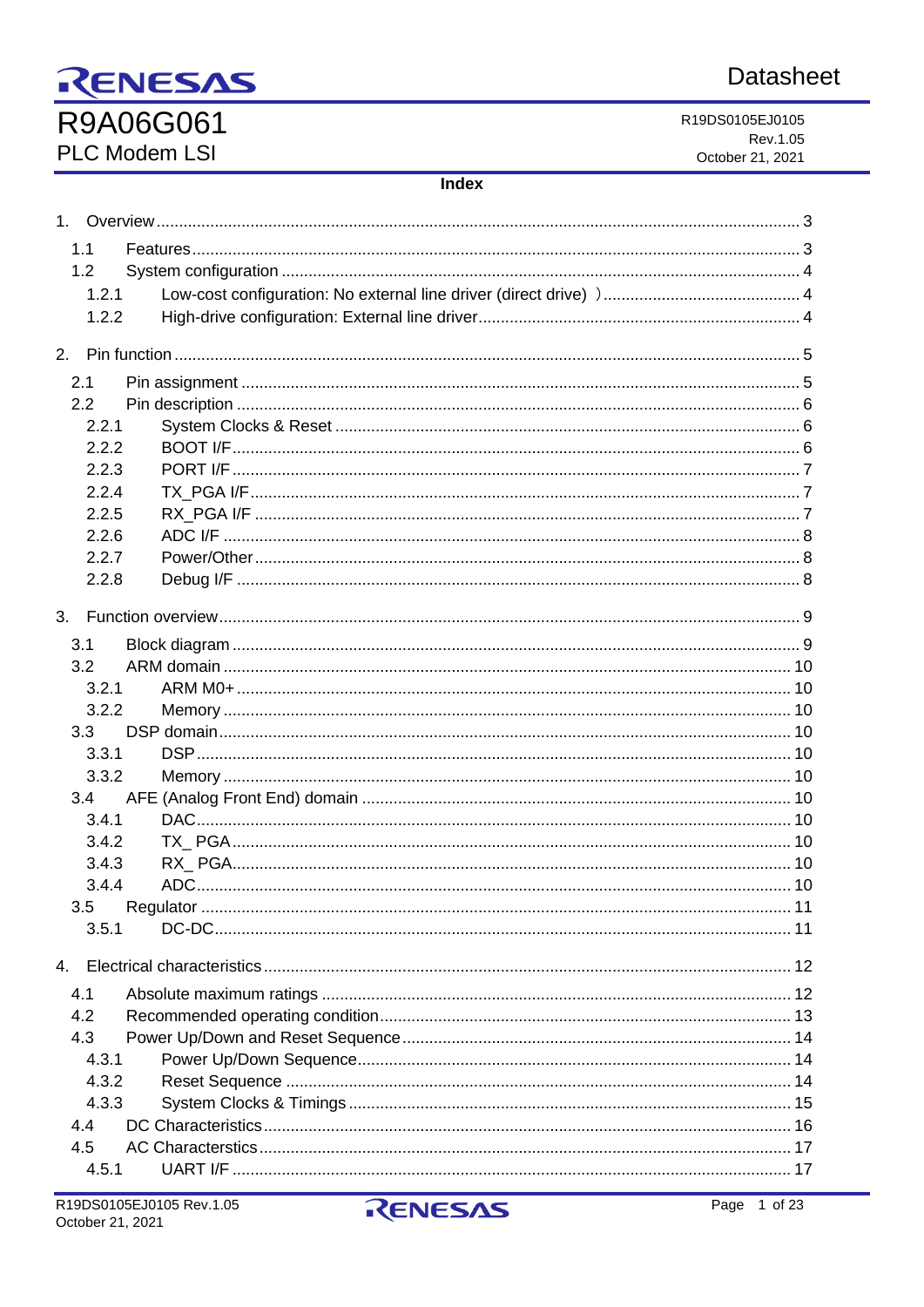|     | 452   |  |  |  |  |
|-----|-------|--|--|--|--|
|     | 4.5.3 |  |  |  |  |
|     | 4.5.4 |  |  |  |  |
|     | 4.5.5 |  |  |  |  |
| 4.6 |       |  |  |  |  |
|     | 461   |  |  |  |  |
|     | 462   |  |  |  |  |
|     |       |  |  |  |  |
|     |       |  |  |  |  |
|     |       |  |  |  |  |

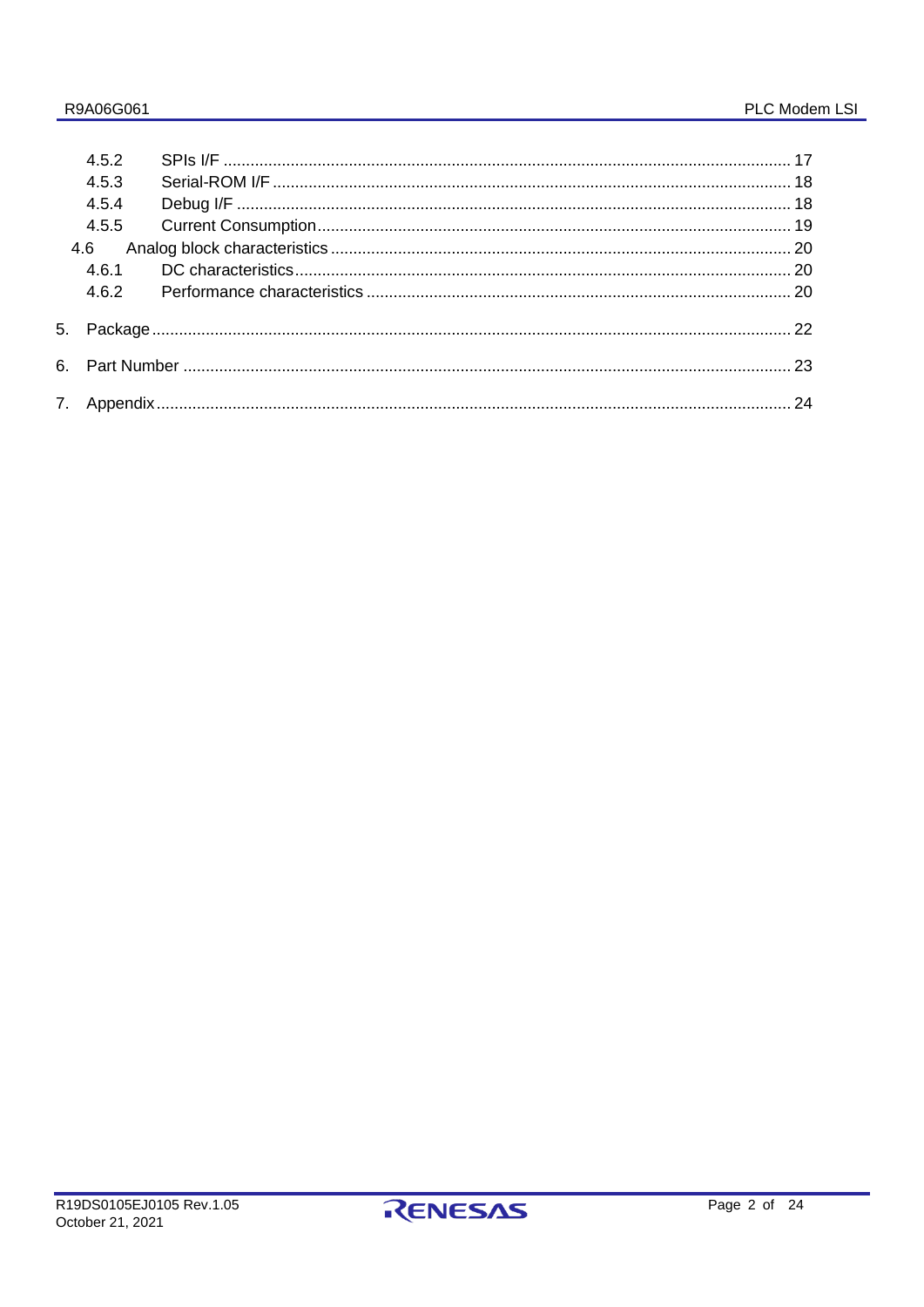# <span id="page-2-0"></span>1. Overview

R9A06G061 is a modem LSI for narrow-band power line communications (Narrow Band PLC). The R9A06G061 is a product that optimizes performance and functionality (small package, low power, low cost) and provides demodulation signal processing (physical layer) for software-based PLCs based on a high-performance DSP with an MCU (link layer) (ARM® Cortex™-M0+) to provide a flexible and inexpensive PLC solution.

# <span id="page-2-1"></span>1.1 Features

- ⚫ High-performance DSP
	- ➢ Handle PHY layer of power line communication etc.
	- ➢ Maximum operating frequency: 276MHz
	- ➢ IRAM: 128KB, DRAM: 128KB
	- ➢ Dedicated instructions for Viterbi and Reed Solomon processing, AES128 encryption/decryption processing, and others
- ⚫ MCU (ARM® Cortex™-M0+)
	- ➢ Handle protocol conversion processing for the external MCU interface etc.
	- ➢ Maximum operating frequency: 92MHz
	- ➢ RAM: 32KB
	- ➢ CRC Operation H/W Core
	- ⚫ Analog front-end (AFE) circuit
	- ➢ DAC
		- $\Leftrightarrow$  Delta Sigma DA converter
		- ENOB:11bit
		- ➢ Variable Output Amplifiers
			- $\div$  114dBuVrms output (high output mode, 50-ohm drive for differential terminals)
			- $\diamond$  Gain variable, in 3dB steps
		- ➢ Variable Receiving Amplifiers
			- Dynamic range: -18dB to +60dB, 2dB steps
			- $\Diamond$  AGC with DSP control
		- ➢ ADC
			- $\Leftrightarrow$  Delta Sigma ADC
	- ENOB:10bit
	- ⚫ A variety of External IOs
		- $\Diamond$  UART(1ch), SPIs(1ch), Serial Flash IF(Single/Dual)
		- $\div$  PORT(10ch) (\* however, exclusive use with above peripherals)
	- ⚫ Built-in regulator: 3.3V input, 1.15V DC-DC converter
- ⚫ Supply voltage:3.3V
- $\bullet$  PKG:40-pin QFN 6mm x 6mm, 0.5mm pitch $\square$
- ⚫ Operating temperature
	- $\geq$  -40 to + 85 degrees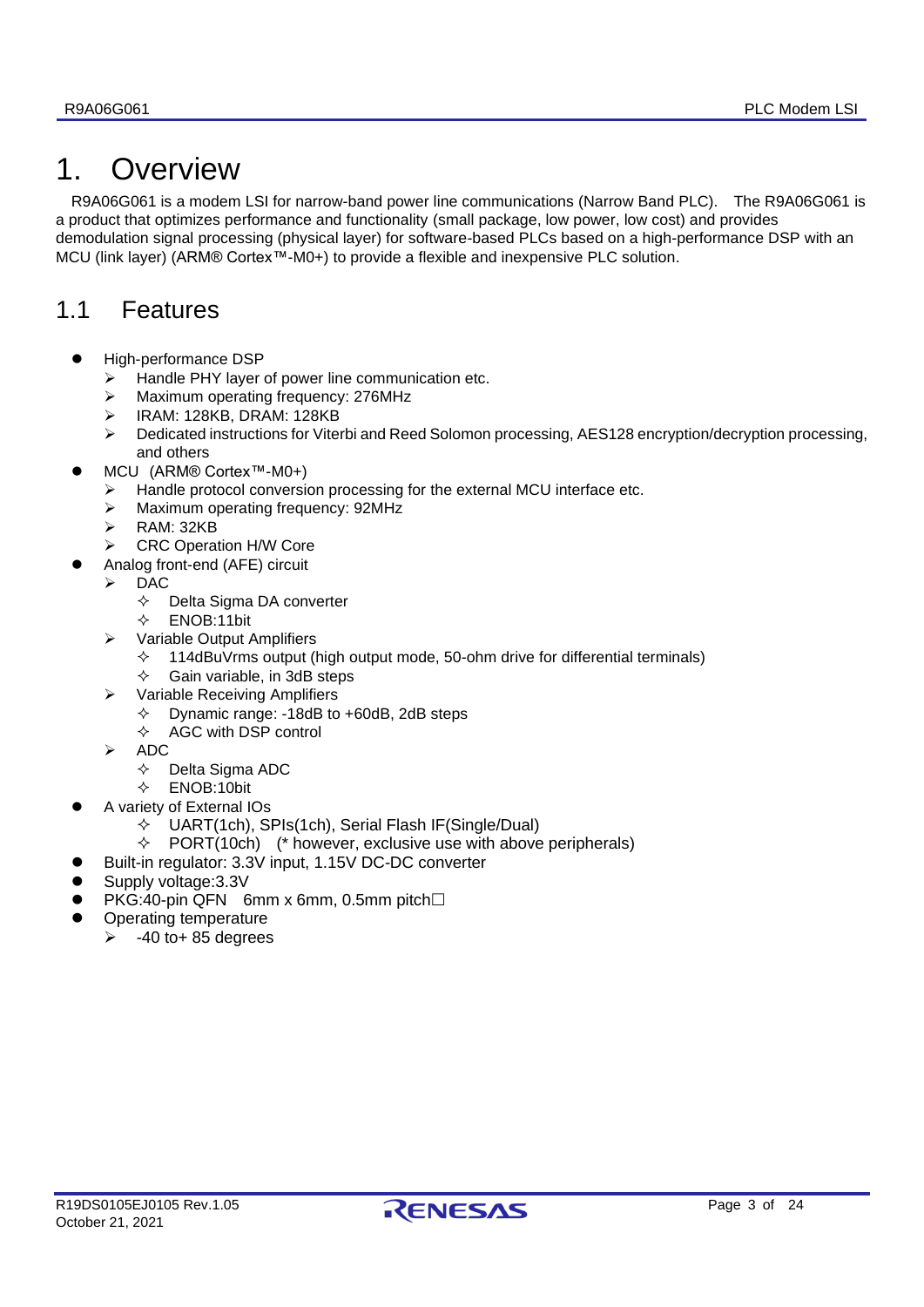# <span id="page-3-0"></span>1.2 System configuration

The R9A06G061 provides customers with a high level of communication performance and cost-effective solutions for the formation of power line communication networks. [Figure 1.](#page-3-3) 1and [Figure 1. 2s](#page-3-4)how examples of system configurations of a PLC module using R9A06G061.

## <span id="page-3-1"></span>1.2.1 Low-cost configuration: No external line driver (direct drive) )



**Figure 1. 1 R9A06G061 System Configuration Example 1**

# <span id="page-3-3"></span><span id="page-3-2"></span>1.2.2 High-drive configuration: External line driver



<span id="page-3-4"></span>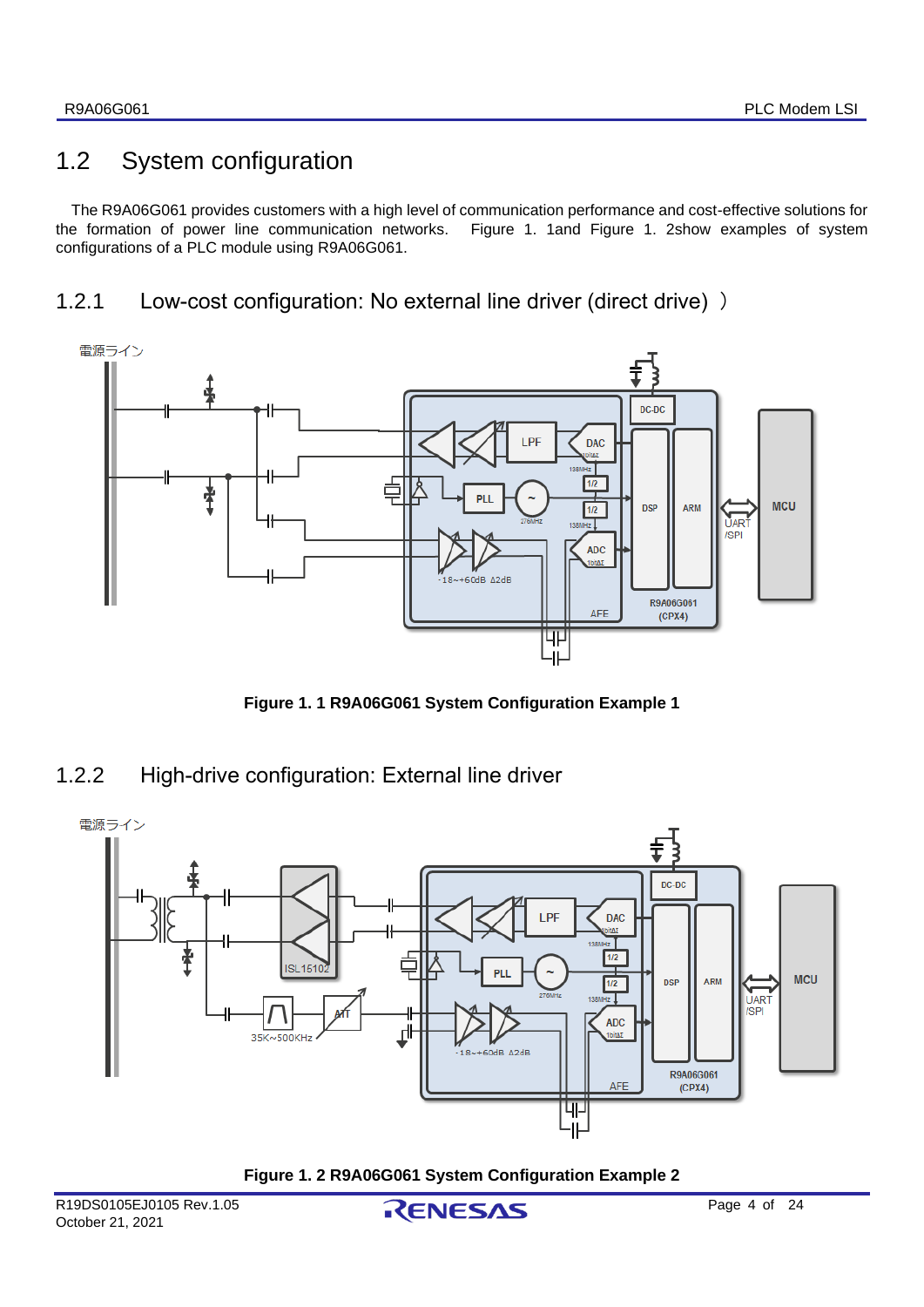# <span id="page-4-0"></span>2. Pin function

# <span id="page-4-1"></span>2.1 Pin assignment

Fig.2.1 shows the pin assignment of R9A06G061.



**Figure 2. 1 configuration**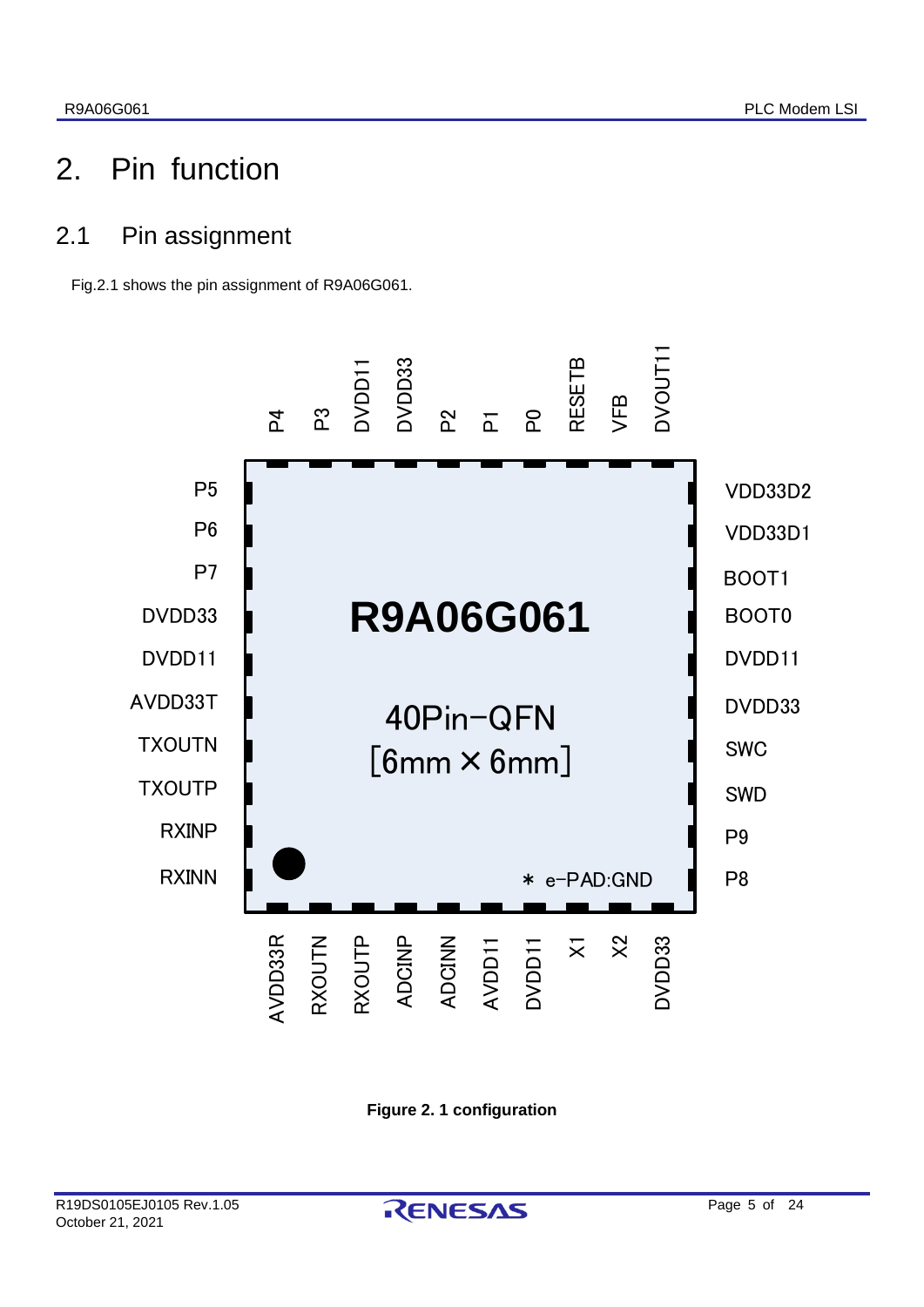# <span id="page-5-0"></span>2.2 Pin description

# <span id="page-5-1"></span>2.2.1 System Clocks & Reset

| 1/O<br>Pin name |   | <b>BUFTYPE</b> | Pin<br><b>No</b> | <b>Functions</b>                                                                                  |
|-----------------|---|----------------|------------------|---------------------------------------------------------------------------------------------------|
|                 |   |                |                  | External X'tal oscillator input<br>f:16MHz/20MHz/24MHz/32MHz<br>Set the value of P2 and P1 at the |
| X <sub>1</sub>  |   |                | 8                | time of system reset release.                                                                     |
|                 |   |                |                  | 16MHz: P2=High, P1=High                                                                           |
|                 |   |                |                  | 20MHz: P2=High, P1=Low<br>24MHz: P2=Low, P1=High                                                  |
|                 |   |                |                  | 32MHz: P2=Low, P1=Low                                                                             |
| X <sub>2</sub>  | ∩ |                | 9                | External X'tal oscillator Output                                                                  |
| <b>RESETB</b>   |   | Schmitt/PU     | 23               | System Reset (with Pull-Up resistor)                                                              |

PU: With a 50KΩ internal pullup resistor

# <span id="page-5-2"></span>2.2.2 BOOT I/F

| Pin name          | I/O | <b>BUFTYPE</b> | Pin<br><b>No</b> | <b>Functions</b>                                                                                                                                                                                                                                                                                                                                                                                   |
|-------------------|-----|----------------|------------------|----------------------------------------------------------------------------------------------------------------------------------------------------------------------------------------------------------------------------------------------------------------------------------------------------------------------------------------------------------------------------------------------------|
| BOOT <sub>0</sub> |     | PU             | 17               | Boot mode selection (with an internal                                                                                                                                                                                                                                                                                                                                                              |
| BOOT1             |     | PU             | 18               | Pullup resistor)<br>UART [BOOT1 = High, BOOT0 = High]<br>SPI [BOOT1 =Low, BOOT0=High]<br>SROM [BOOT1 = High, BOOT0 = Low]<br>UART_S-IF<br><b>RXD</b><br>P2<br>TXD.<br>:P1<br>SPI-IF<br>SO<br>: P1<br><b>SSB</b><br>: P4<br><b>SCK</b><br>$\cdot$ :P3<br>SI<br>: $P2$<br><b>REQ</b><br>$:$ P <sub>5</sub><br>SROM-IF<br>SIO1/MISO: P9<br><b>SSB</b><br>:P7<br><b>SCK</b><br>$:$ P8<br>SIO0/MOSI: P6 |

PU: With a 130KΩ internal pullup resistor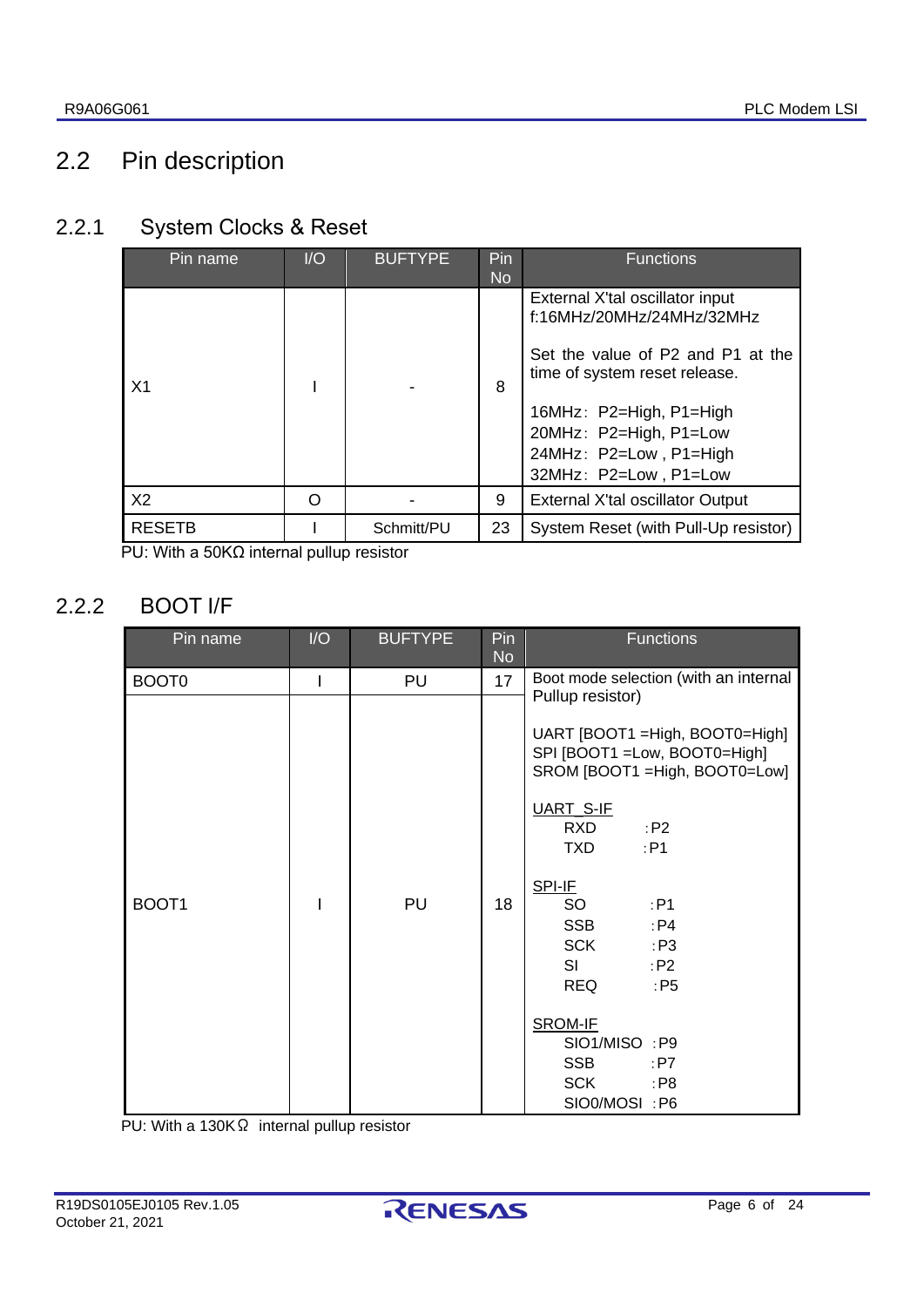### <span id="page-6-0"></span>2.2.3 PORT I/F

| Pin name       | J/O | <b>BUFTYPE</b>                  | Pin<br><b>No</b> | <b>Functions</b>           |
|----------------|-----|---------------------------------|------------------|----------------------------|
| P <sub>0</sub> | 1/O | $B-4/8mA$<br>Schmitt/PU/PD      | 24               | $I/O$ Port $[0]$<br>*Note1 |
| P <sub>1</sub> | 1/O | $B-4/8mA$<br>Schmitt/PU/PD      | 25               | $I/O$ Port $[1]$           |
| P <sub>2</sub> | 1/O | $B-4/8mA$<br>Schmitt/PU/PD      | 26               | I/O Port [2]               |
| P <sub>3</sub> | 1/O | $B-4/8mA$<br>Schmitt/PU/PD      | 29               | $I/O$ Port $[3]$           |
| P <sub>4</sub> | 1/O | $B-4/8mA$<br>Schmitt/PU/PD      | 30               | $I/O$ Port $[4]$           |
| P <sub>5</sub> | 1/O | $B-4/8mA$<br>Schmitt/PU/PD      | 31               | $I/O$ Port $[5]$           |
| P <sub>6</sub> | 1/O | $B-4/8mA$<br>Schmitt/PU/PD      | 32               | $I/O$ Port $[6]$           |
| P7             | 1/O | $B-4/8mA$<br>Schmitt/PU/PD      | 33               | I/O Port [7]               |
| P <sub>8</sub> | 1/O | <b>B-4/8mA</b><br>Schmitt/PU/PD | 11               | I/O Port [8]               |
| P <sub>9</sub> | 1/O | $B-4/8mA$<br>Schmitt/PU/PD      | 12               | I/O Port [9]               |

PD: With a 160KΩ internal pulldown resistor / PU: With a 130KΩ internal pullup resistor. The default buffer type for P1-P9 is 8mA / PU ((with 130KΩ internal pullup resistor). The function of each PORT pins can be selected from UART, CSI, IIC, Serial-ROM-IF (Single/Dual/Quad), PWM.

\*Note1: The initial value of P0 is the output of the system clock entered in X1/X2.

### <span id="page-6-1"></span>2.2.4 TX\_PGA I/F

| Pin name | 1/O | <b>BUFTYPE</b> | Pin<br>No | <b>Functions</b>         |
|----------|-----|----------------|-----------|--------------------------|
| I TXOUTP |     | Analog         | 38        | TX_PGA signal output (+) |
| I TXOUTN |     | Analog         |           | TX_PGA signal output (-) |

### <span id="page-6-2"></span>2.2.5 RX\_PGA I/F

| Pin name      | 1/O | <b>BUFTYPE</b> | Pin<br><b>No</b> | <b>Functions</b>             |
|---------------|-----|----------------|------------------|------------------------------|
| <b>RXINP</b>  |     | Analog         | 39               | $RX_PGA$ signal input $(+)$  |
| <b>RXINN</b>  |     | Analog         | 40               | RX_PGA signal input (-)      |
| <b>RXOUTP</b> | O   | Analog         | 3                | $RX$ PGA signal output $(+)$ |
| <b>RXOUTN</b> |     | Analog         | 2                | RX_PGA signal output (-)     |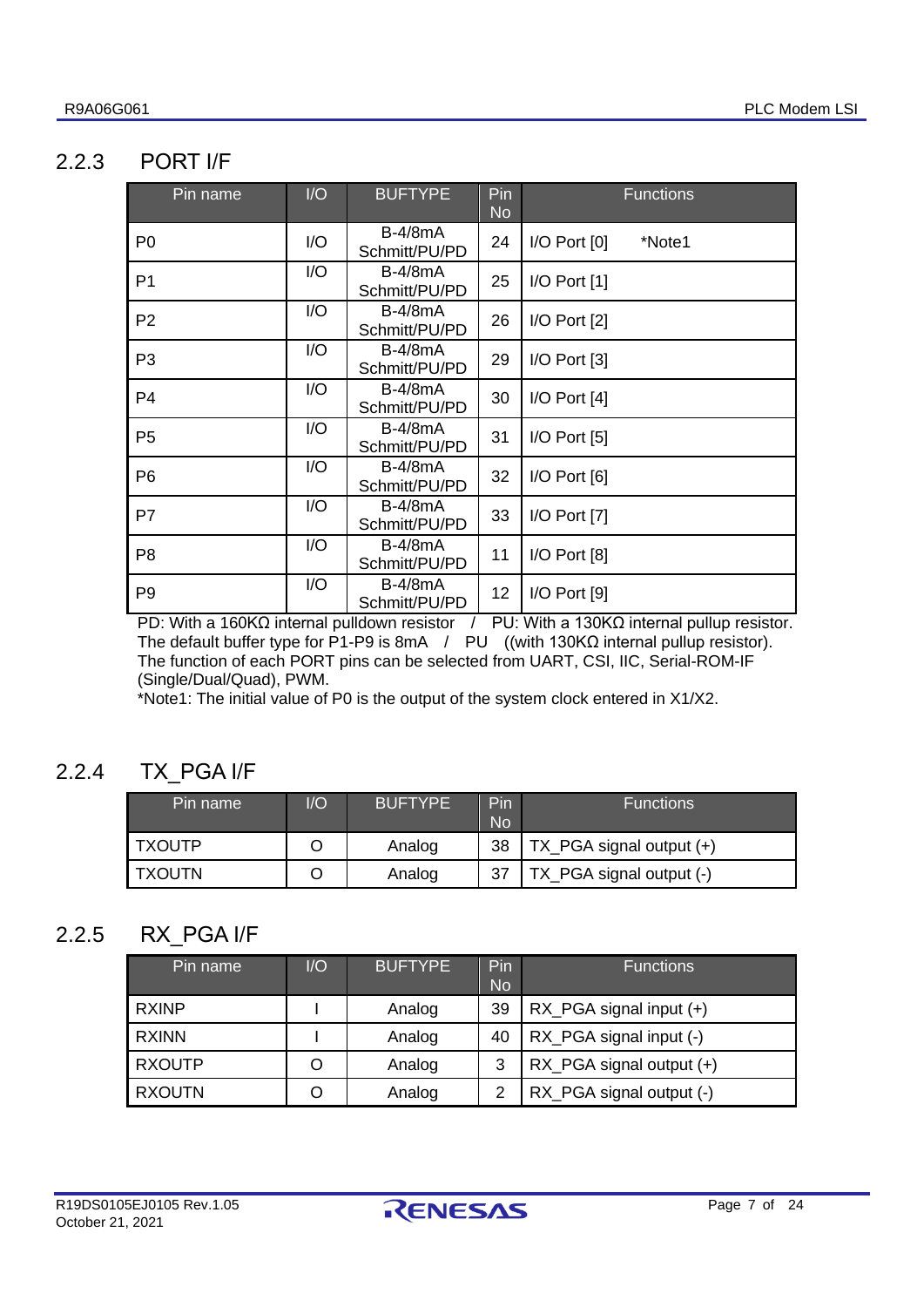### <span id="page-7-0"></span>2.2.6 ADC I/F

| Pin name      | I/O | <b>BUFTYPE</b> | Pin<br><b>No</b> | <b>Functions</b>       |
|---------------|-----|----------------|------------------|------------------------|
| <b>ADCINP</b> |     | Analog         | 4                | ADC signal input $(+)$ |
| <b>ADCINN</b> |     | Analog         | 5                | ADC signal input (-)   |

### <span id="page-7-1"></span>2.2.7 Power/Other

| Pin name                                   | I/O | <b>BUFTYPE</b>                                                                                                  | Pin<br><b>No</b>     | <b>Functions</b>                                                                                         |
|--------------------------------------------|-----|-----------------------------------------------------------------------------------------------------------------|----------------------|----------------------------------------------------------------------------------------------------------|
| DVDD33                                     |     |                                                                                                                 | 10<br>15<br>27<br>34 | IO buffer power supply 3.3V                                                                              |
| $\overline{7}$<br>16<br>DVDD11<br>28<br>35 |     | Internal core power supply 1.15V<br>(Supplied from DCDC output<br>DVOUT11 with external LC<br>smoothing filter) |                      |                                                                                                          |
| VDD33D1                                    |     |                                                                                                                 | 19                   | DCDC 3.3V power supply<br>(control unit)                                                                 |
| VDD33D2                                    |     |                                                                                                                 | 20                   | DCDC 3.3V power supply<br>(output stage)                                                                 |
| DVOUT11                                    | O   |                                                                                                                 | 21                   | DCDC output (3.3V PWM)<br>1.15V generation with external LC<br>smoothing filter                          |
| <b>VFB</b>                                 |     |                                                                                                                 | 22                   | DCDC 1.15V Feedback<br>(for PWM control)                                                                 |
| AVDD33T                                    |     |                                                                                                                 | 36                   | Analog power supply 3.3V<br>(for transmission circuit)                                                   |
| AVDD33R                                    |     |                                                                                                                 | 1                    | Analog power supply 3.3V<br>(for receiving and common circuit)                                           |
| AVDD11                                     |     |                                                                                                                 | 6                    | Analog power supply 1.15V<br>(Supplied from DCDC output<br>DVOUT11 with external LC<br>smoothing filter) |
| <b>GND</b>                                 |     |                                                                                                                 |                      | Common Ground (Backside PAD)                                                                             |

# <span id="page-7-2"></span>2.2.8 Debug I/F

| Pin name   | $\overline{O}$ | <b>BUFTYPE</b> | Pin<br><b>No</b> | <b>Functions</b> |
|------------|----------------|----------------|------------------|------------------|
| <b>SWC</b> |                | Schmitt/PU     | 14               | <b>SWDCLK</b>    |
| <b>SWD</b> | I/O            | Schmitt/PU     | 13               | <b>SWDIO</b>     |

PU: With a 130KΩ internal pullup resistor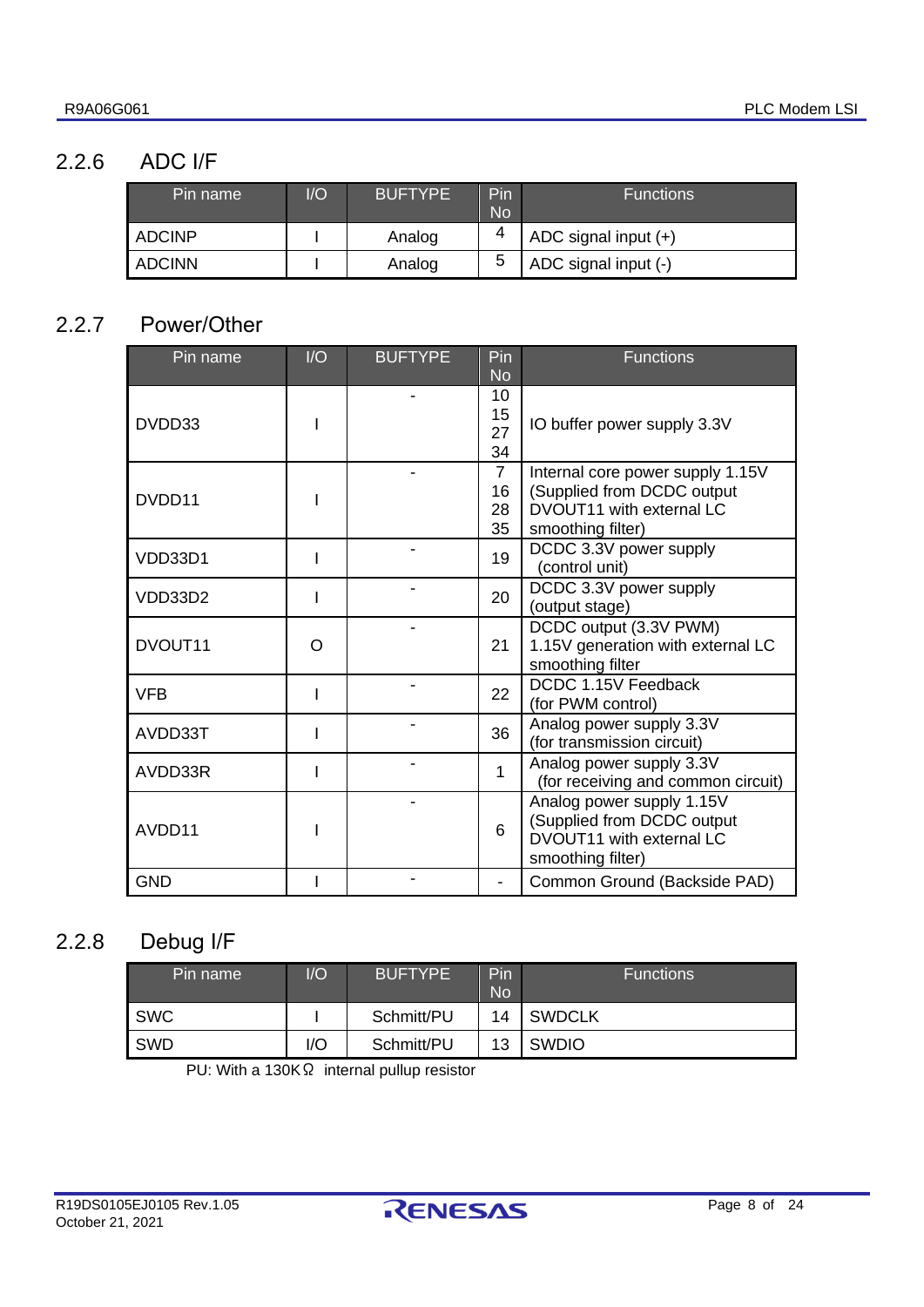# <span id="page-8-0"></span>3. Function overview

# <span id="page-8-1"></span>3.1 Block diagram

[Figure 3.](#page-8-2) 1shows an internal functional block diagram of R9A06G061. R9A06G061 is made up of ARM domain, DSP domain and AFE domain. It also has a built-in PORT and regulator.



<span id="page-8-2"></span>**Figure 3. 1 R9A06G061 Block Diagram**

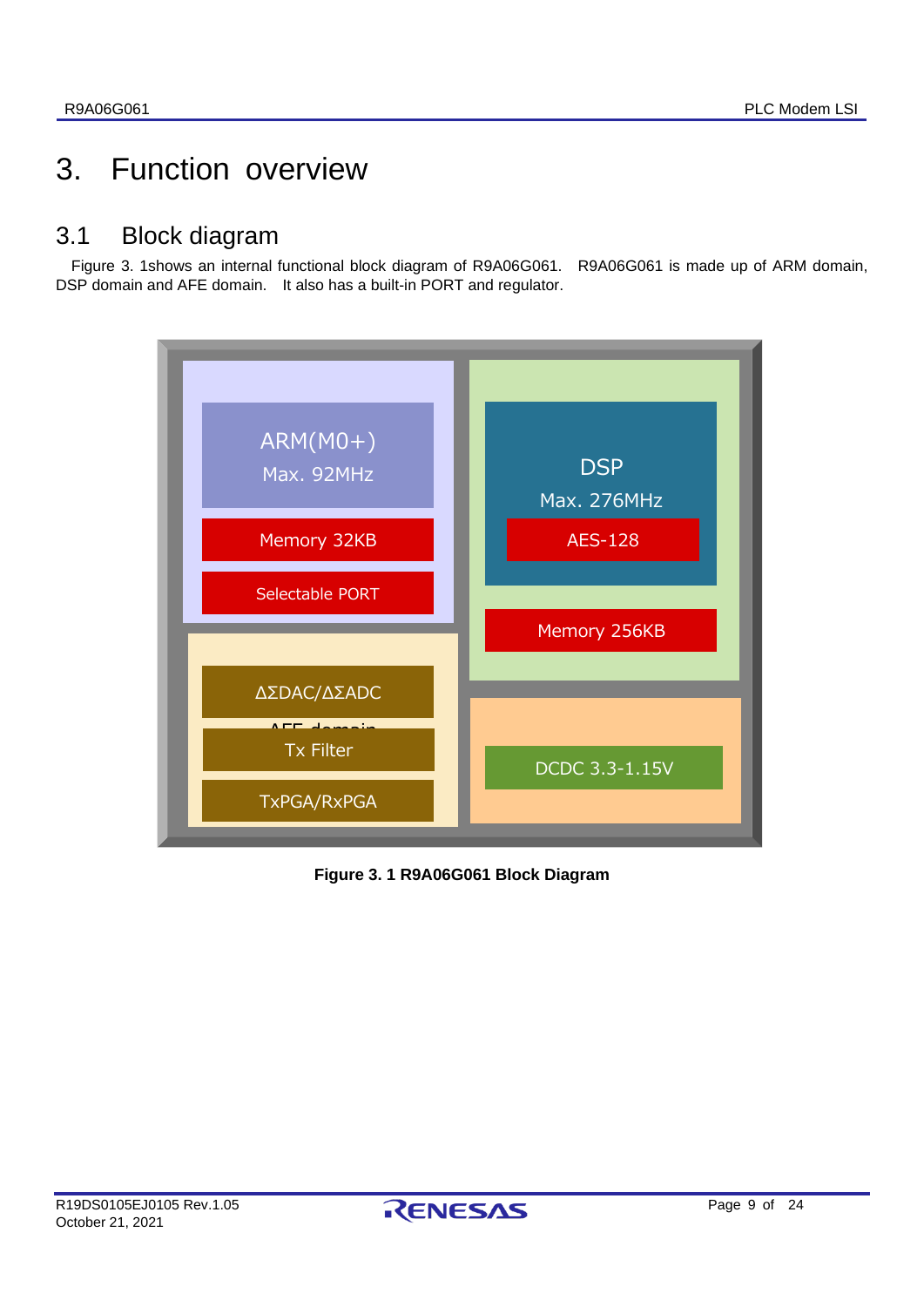# <span id="page-9-0"></span>3.2 ARM domain

### <span id="page-9-1"></span>3.2.1 ARM M0+

R9A06G061 integrates ARM® Cortex™-M0+. Maximum operational clock frequency is 92MHz.

### <span id="page-9-2"></span>3.2.2 Memory

ARM domain includes 32Kbytes of RAM. This is used for protocol processing and data translation between ARM and DSP domains.

# <span id="page-9-3"></span>3.3 DSP domain

### <span id="page-9-4"></span>3.3.1 DSP

DSP domain has a high-performance DSP. The DSP supports a variety of hardware-based instructions for Viterbi, Read Solomon and other functions. The DSP can effectively realize various power line communication PHY layer with the hardware-based instructions. The maximum clock frequency of the DSP is 276MHz. The clock frequency can be changed from 4.3MHz and 276MHz dynamically. When the clock frequency is managed according to the load of the DSP, the power consumption can be optimized.

### <span id="page-9-5"></span>3.3.2 Memory

DSP domain includes 128KBytes of instruction RAM and 128KBytes of data RAM.

# <span id="page-9-6"></span>3.4 AFE (Analog Front End) domain

### <span id="page-9-7"></span>3.4.1 DAC

Delta sigma DA converter. Achieves ENOB :11bit accuracy at a sampling frequency of 138MHz.

### <span id="page-9-8"></span>3.4.2 TX\_ PGA

Programable Transmit Amplifier that can adjust ouput signal gain. The gain is programmable in 3dB steps from -3dB to +18dB

### <span id="page-9-9"></span>3.4.3 RX\_ PGA

Programable Receive Amplifier that can adjust received signal gain. The gain is programmable in 2dB steps from -18dB to +60dB. DSP computes the received signal level optimization. DSP controls the gain of RX PGA based on the computation. Then, AGC (Auto Gain Control) that controls the amplitude of the recived signal automatically can be realized.

### <span id="page-9-10"></span>3.4.4 ADC

Delta Sigma AD converter. Maximum sampling frequency 276MHz. Achieves ENOB :10bit accuracy (SINAD :62 dB) in PLC signal bands below 600KHz.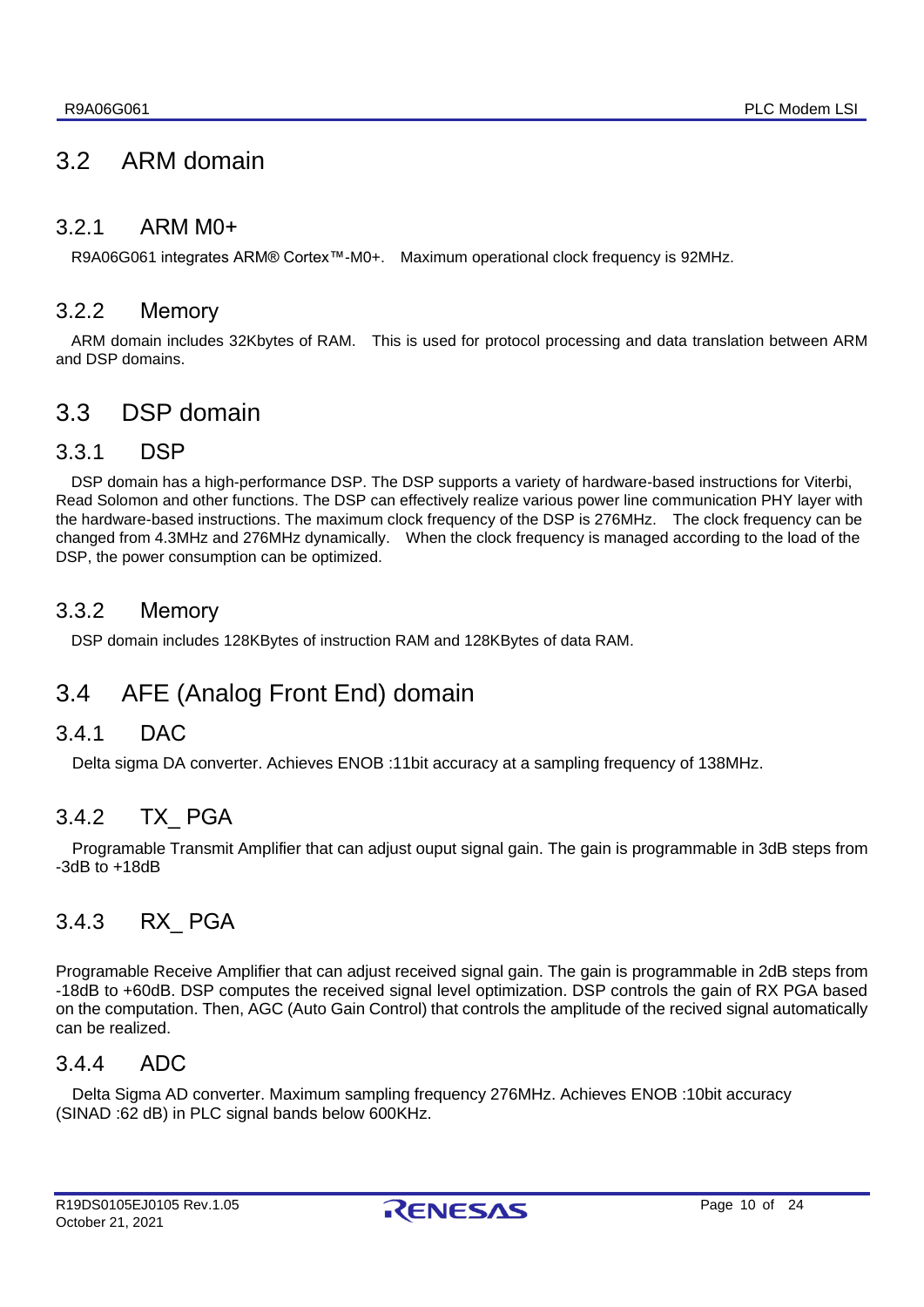# <span id="page-10-0"></span>3.5 Regulator

# <span id="page-10-1"></span>3.5.1 DC-DC

3.3V to 1.15V power supply voltage is generated by the switching regulator. It can supply 1.15V power supplies for digital and analog circuits in R9A06G061.

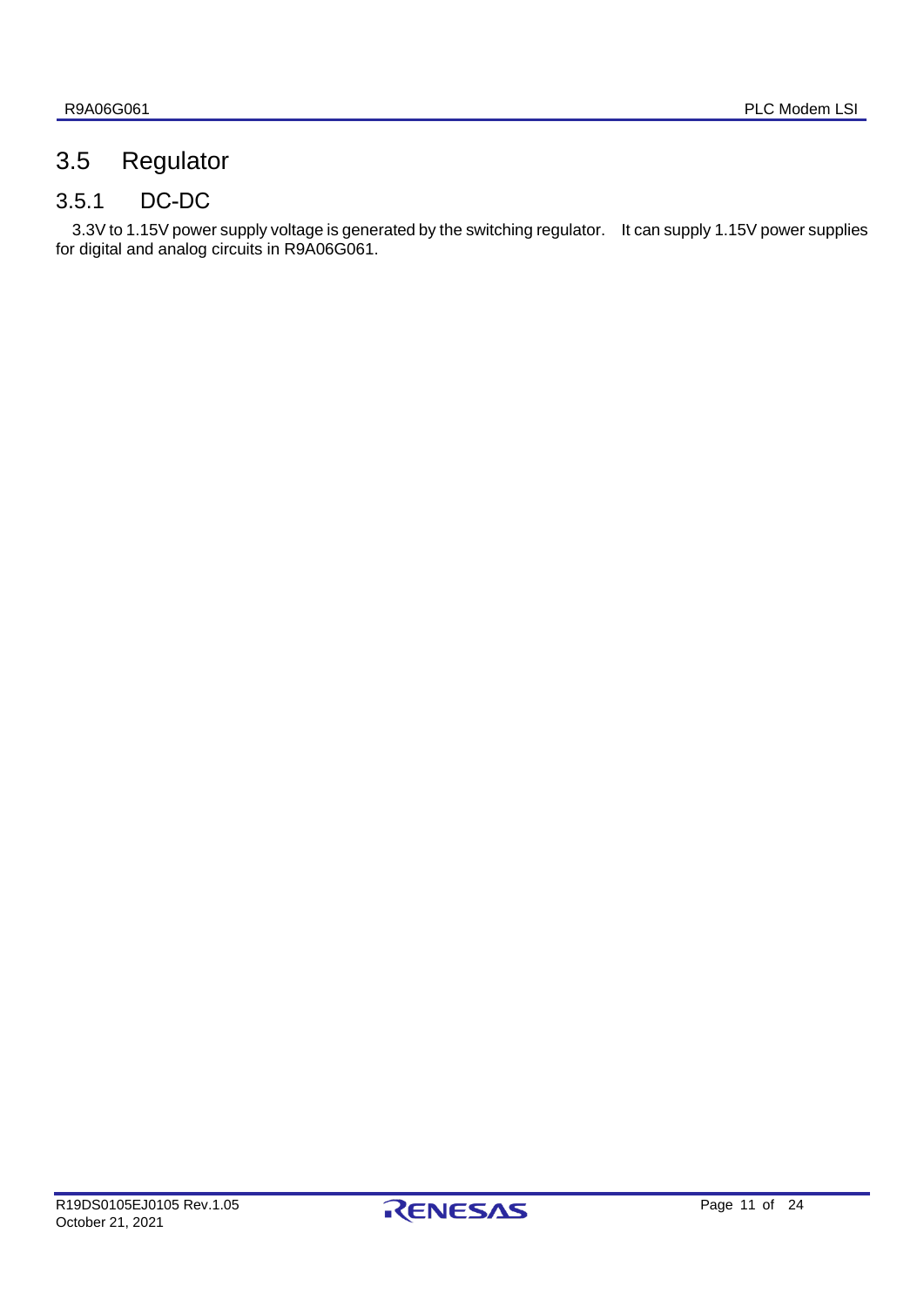# <span id="page-11-0"></span>4. Electrical characteristics

# <span id="page-11-1"></span>4.1 Absolute maximum ratings

| Parameter                          | Symbol    | Conditions                                                                       | Rating                  | Unit |
|------------------------------------|-----------|----------------------------------------------------------------------------------|-------------------------|------|
| Power supply                       | VDD, AVDD | 1.15V                                                                            | $-0.3 - +1.6$           |      |
| voltage                            |           | 3.3V                                                                             | $-0.3 \rightarrow +4.2$ |      |
| I/O voltage                        | $V_i/V_o$ | VI/VO <vdd+0.5v< td=""><td><math>-0.3 \sim +4.2</math></td><td></td></vdd+0.5v<> | $-0.3 \sim +4.2$        |      |
| Output current<br>$(3.3V)$ buffer) | Ιo        | 4mA/8mA                                                                          | 8.7/16                  | mA   |

Cautions)

Product quality may be impaired if the absolute maximum rating is exceeded even momentarily for any parameter. That is, the absolute maximum ratings are rated values at which the product is on the verge of suffering physical damage, therefore, the product must be used under conditions that ensure that the absolute maximum ratings are not exceeded.

Do not input signals or an I/O pull-up power supply while the device is powered off. The current injection that results from input of such a signal or I/O pull-up power supply may cause malfunction and the abnormal current that passes in the device at this time may cause degradation of internal elements.

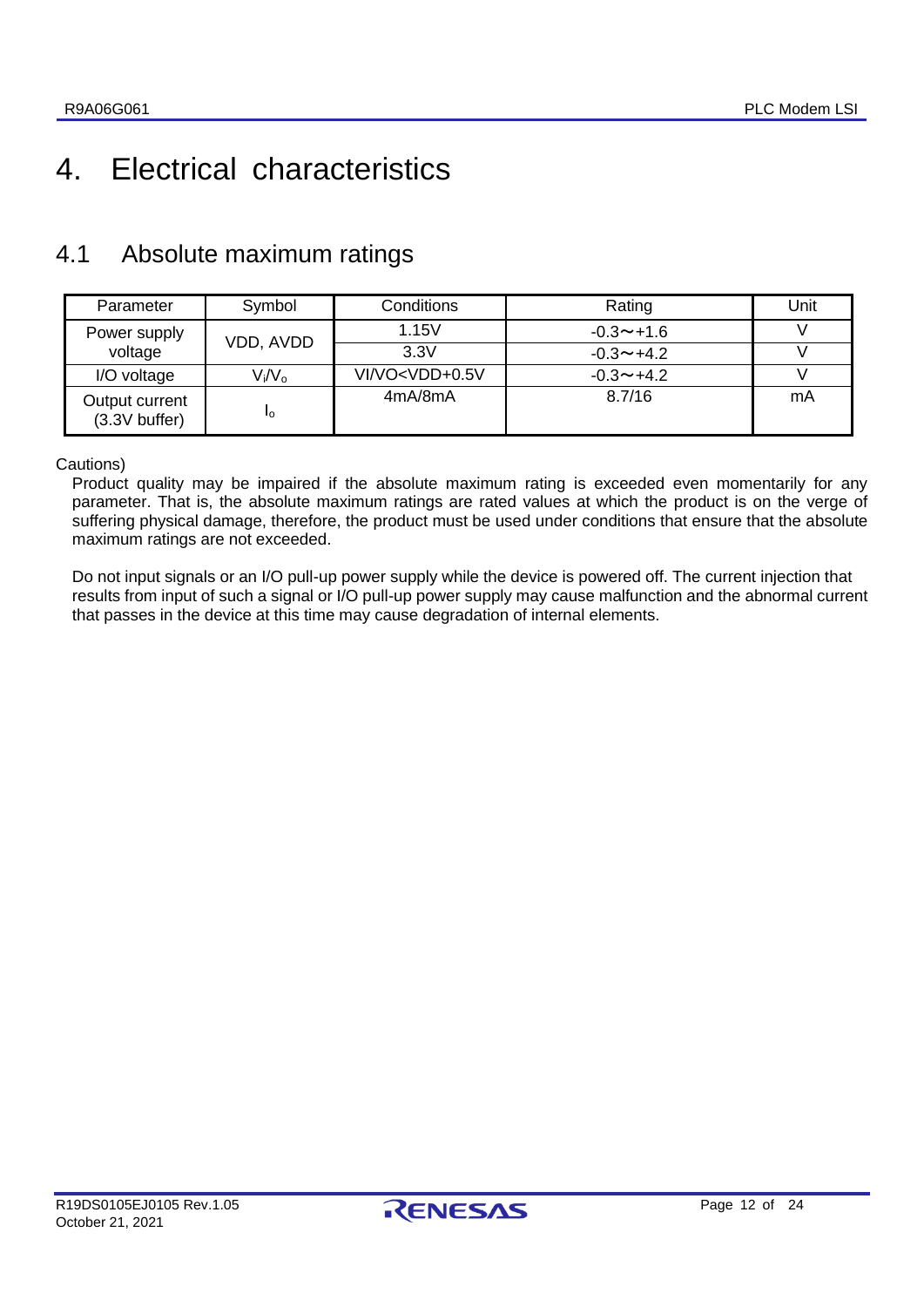# <span id="page-12-0"></span>4.2 Recommended operating condition

| Parameter                         | Symbol           | Conditions     | MIN.           | TYP. | MAX.           | Unit         |
|-----------------------------------|------------------|----------------|----------------|------|----------------|--------------|
| Power supply voltage<br>(Digital) | <b>VDD</b>       | 3.3V           | 3.0            | 3.3  | 3.6            | V            |
| Power supply voltage<br>(Analog)  | <b>AVDD</b>      | 3.3V           | 3.0            | 3.3  | 3.6            | $\vee$       |
| Negative trigger<br>input voltage | $V_N$            | 3.3V operation | 0.8            |      | 1.8            | $\vee$       |
| Positive trigger<br>input voltage | $V_{P}$          | 3.3V operation | 1.1            |      | 2.4            | $\vee$       |
| <b>Hysteresis Voltage</b>         | V <sub>H</sub>   | 3.3V operation | 0.15           |      | 1.1            | $\vee$       |
| Low level input voltage           | $V_{IL}$         | 3.3V operation | $-0.3$         |      | 0.8            | $\vee$       |
| High level input<br>voltage       | V <sub>IH</sub>  | 3.3V operation | 2.4            |      | VDD33+0.3      | V            |
| An input rise/ fall time          | $t_{\rm rid}$    |                | $\mathbf 0$    |      | 200            | ns           |
| (data)                            | $t_{\rm fid}$    |                | $\overline{0}$ |      | 200            | ns           |
| An input rise/ fall time          | $t_{\text{ric}}$ |                | $\mathbf 0$    |      | $\overline{4}$ | ns           |
| (clock)                           | t <sub>fic</sub> |                | $\mathbf 0$    |      | $\overline{4}$ | ns           |
| An input rise/ fall time          | $t_{\text{ris}}$ |                | $\mathbf 0$    |      | 1              | ms           |
| (Schmidt)                         | $t_{\rm fis}$    |                | $\mathbf 0$    |      |                | ms           |
| Operating ambient<br>temperature  | $T_a$            |                | $-40$          |      | $+85$          | $^{\circ}$ C |

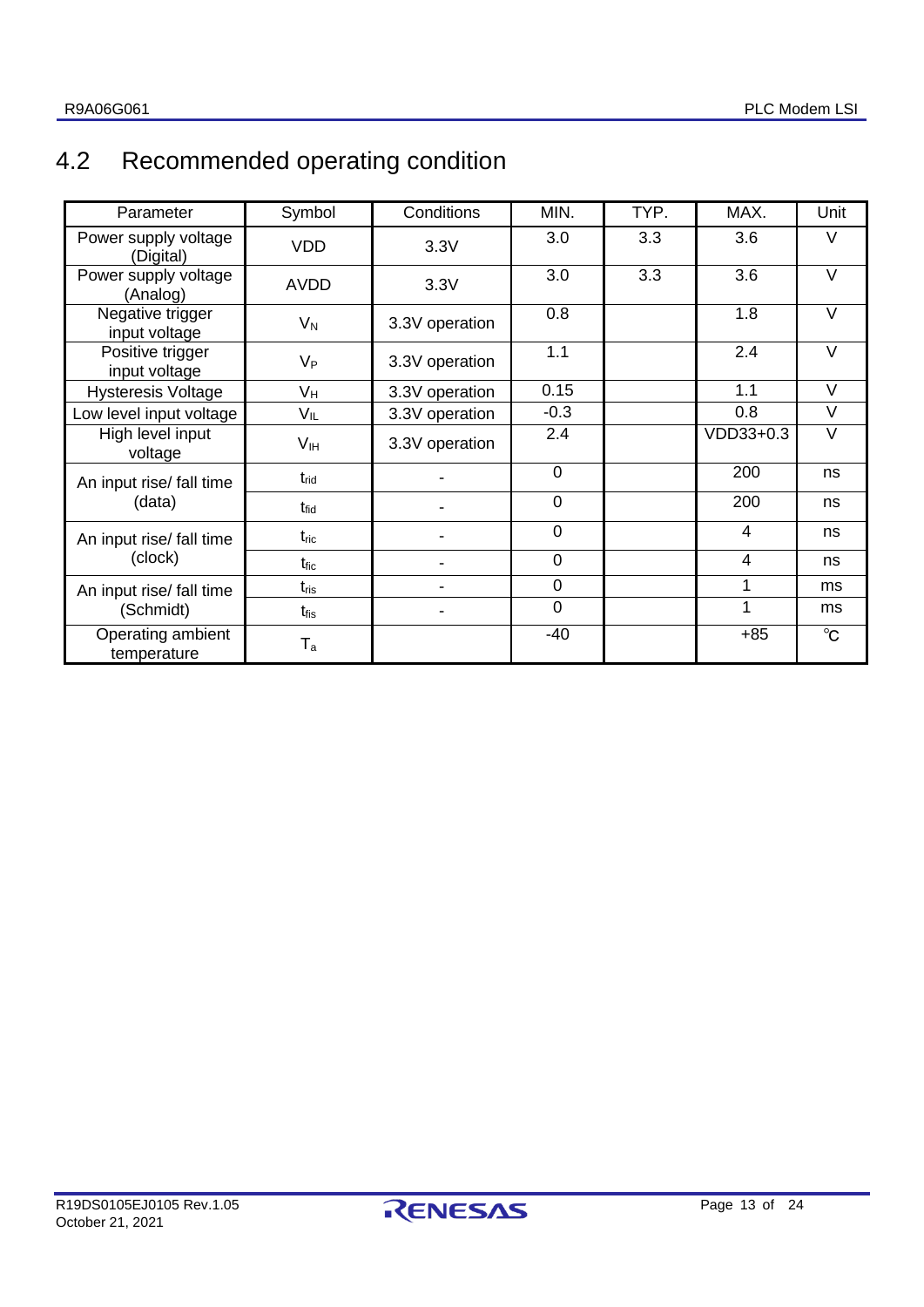# <span id="page-13-0"></span>4.3 Power Up/Down and Reset Sequence

### <span id="page-13-1"></span>4.3.1 Power Up/Down Sequence

[Figure 4.](#page-13-3) 1shows the power up/down sequence. It is recommended that the time which elapses from the start of power-supply rise (Analog power (AVDD33) and I/O power (IO\_VDD) until both power supplies are stabilized should be within 100ms, regardless of the order of power supply.

Power supply voltage is recommended to rise from 0.1 VDD to 0.95 VDD within 100ms.



**Figure 4. 1 diagram of the power ON/OFF sequence**

### <span id="page-13-3"></span><span id="page-13-2"></span>4.3.2 Reset Sequence

[Figure 4.](#page-13-4) **2**shows R9A06G061 reset sequence. Do not de-assert RESETB before keeping the low level for at least 1ms from the moment IO power supply reaches 95% of 3.3V (0.95 IO\_VDD).



<span id="page-13-4"></span>**Figure 4. 2 Timing diagram of reset sequence and power-up constraints**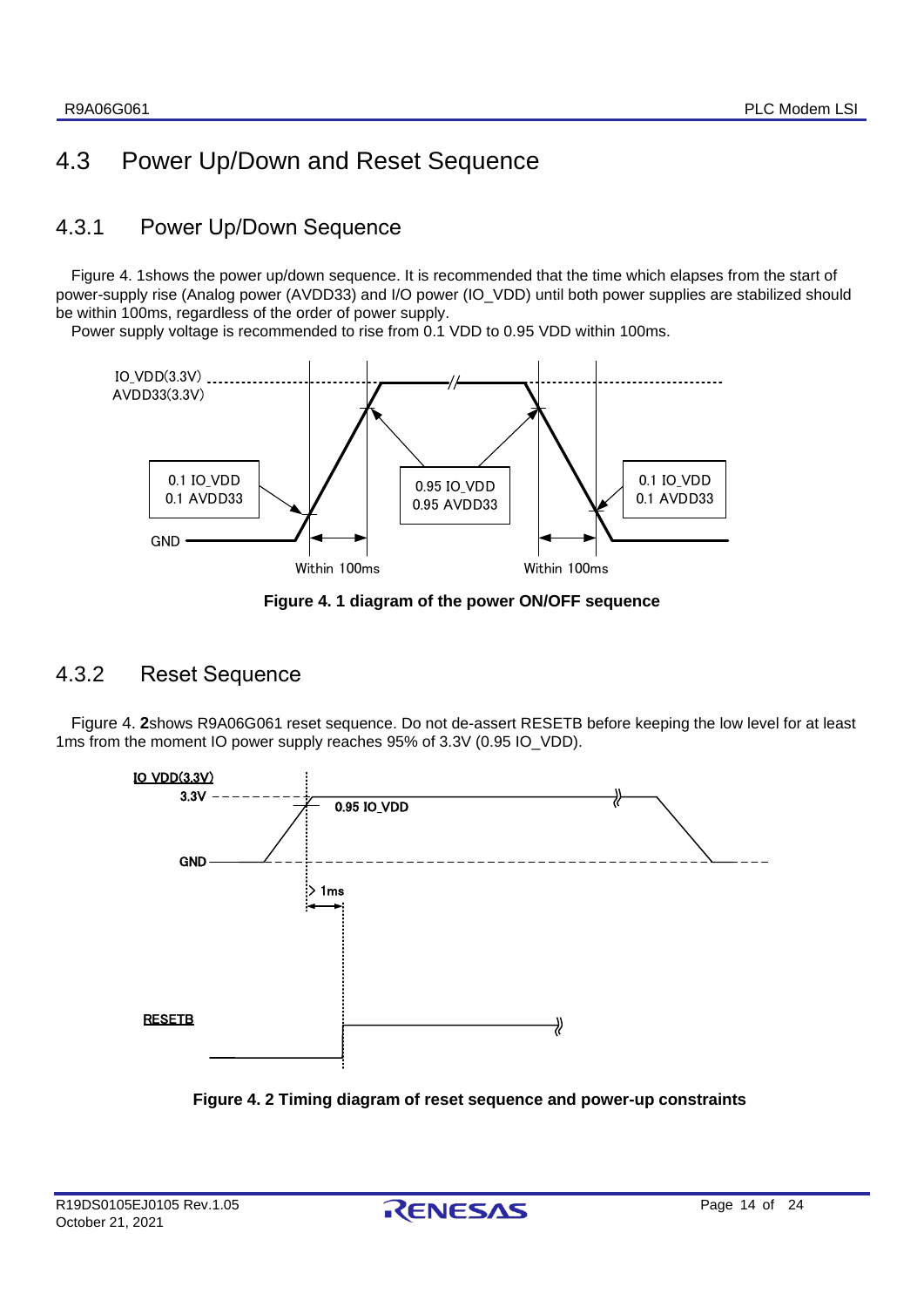# <span id="page-14-0"></span>4.3.3 System Clocks & Timings

| 3vmbol          | Parameter                   | <b>MIN</b>               | TVD | <b>MAX</b> | Units |
|-----------------|-----------------------------|--------------------------|-----|------------|-------|
| <b>FXTALcyc</b> | X1/X2 X'tal clock frequency | 16,20,24,32<br>$±25$ ppm |     | MHz        |       |

# Clock timing



**Figure 4. 3 System clock timing**

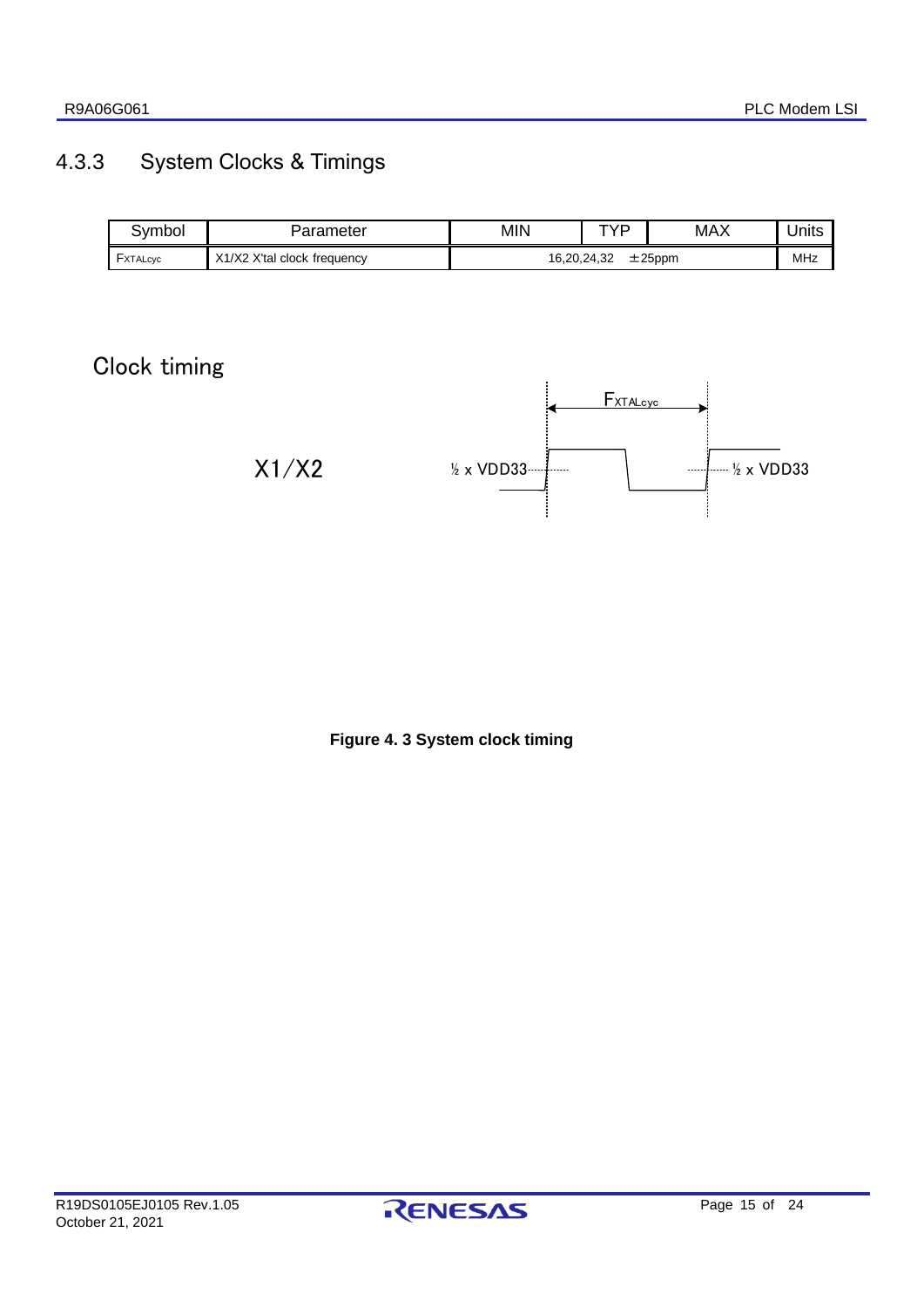# <span id="page-15-0"></span>4.4 DC Characteristics

DC Characteristics (VDD=3.3+/-0.3V, T<sup>a</sup> = −40~+85 ℃)

| Parameter                                            | Symbol                                            | Conditions                                   | MIN.                         | TYP.           | MAX.   | Unit   |
|------------------------------------------------------|---------------------------------------------------|----------------------------------------------|------------------------------|----------------|--------|--------|
| Input leakage current                                | Iщ.                                               | Normal input<br>$V_{in} = GND$               |                              |                | -10    | μA     |
|                                                      | Iн                                                | Normal input<br>V <sub>in</sub> =IOVDD       |                              |                | 10     | μA     |
|                                                      | l <sub>PU1</sub><br>(Other than<br><b>RESETB)</b> | Pull-up resistor<br>$V_{in} = GND$           | $-6.7$                       |                | $-200$ | μA     |
|                                                      | $l$ <sub>PD1</sub><br>(Other than<br>RESETB)      | Pull-down resistor<br>V <sub>in</sub> =IOVDD | 6.7                          |                | 200    | μA     |
|                                                      | P <sub>U2</sub><br>(RESETB only)                  | Pull-up resistor<br>$V_{in} = GND$           | $-30$                        |                | -144   | μA     |
| Output leakage current                               | IozL                                              | $V_0 = GND$                                  | $\qquad \qquad \blacksquare$ | ۰              | -10    | μA     |
|                                                      | <b>l</b> ozh                                      | V <sub>o</sub> =IOVDD                        |                              |                | 10     | μA     |
| Low level output current                             | lol                                               | $VOL=0.4V$<br>4mA/8mA                        | 4/8                          |                |        | mA     |
| High level output current                            | Iон                                               | VOH=IOVDD-0.4V<br>4mA/8mA                    | $-4/-8$                      |                |        | mA     |
| Pull up resistor 1 (other than<br>RESETB)            | R <sub>PU1</sub>                                  | $V_{in} = GND$                               | 18                           | 130            | 450    | KΩ     |
| Pull down resistor                                   | R <sub>PD1</sub>                                  | $V_{in} = IOVDD$                             | 18                           | 160            | 450    | KΩ     |
| Pull-up resistor 2 (RESETB Pull<br>up resistor only) | $R_{PU2}$                                         | $V_{in} = GND$                               | 25                           | 50             | 100    | ΚΩ     |
| Low level output voltage                             | VOL                                               | $I_0 = 0$ mA                                 |                              | $\blacksquare$ | 0.1    | V      |
| High level output voltage                            | V <sub>OH</sub>                                   | $I_{oh} = 0$ mA                              | IOVDD-0.1                    |                |        | $\vee$ |

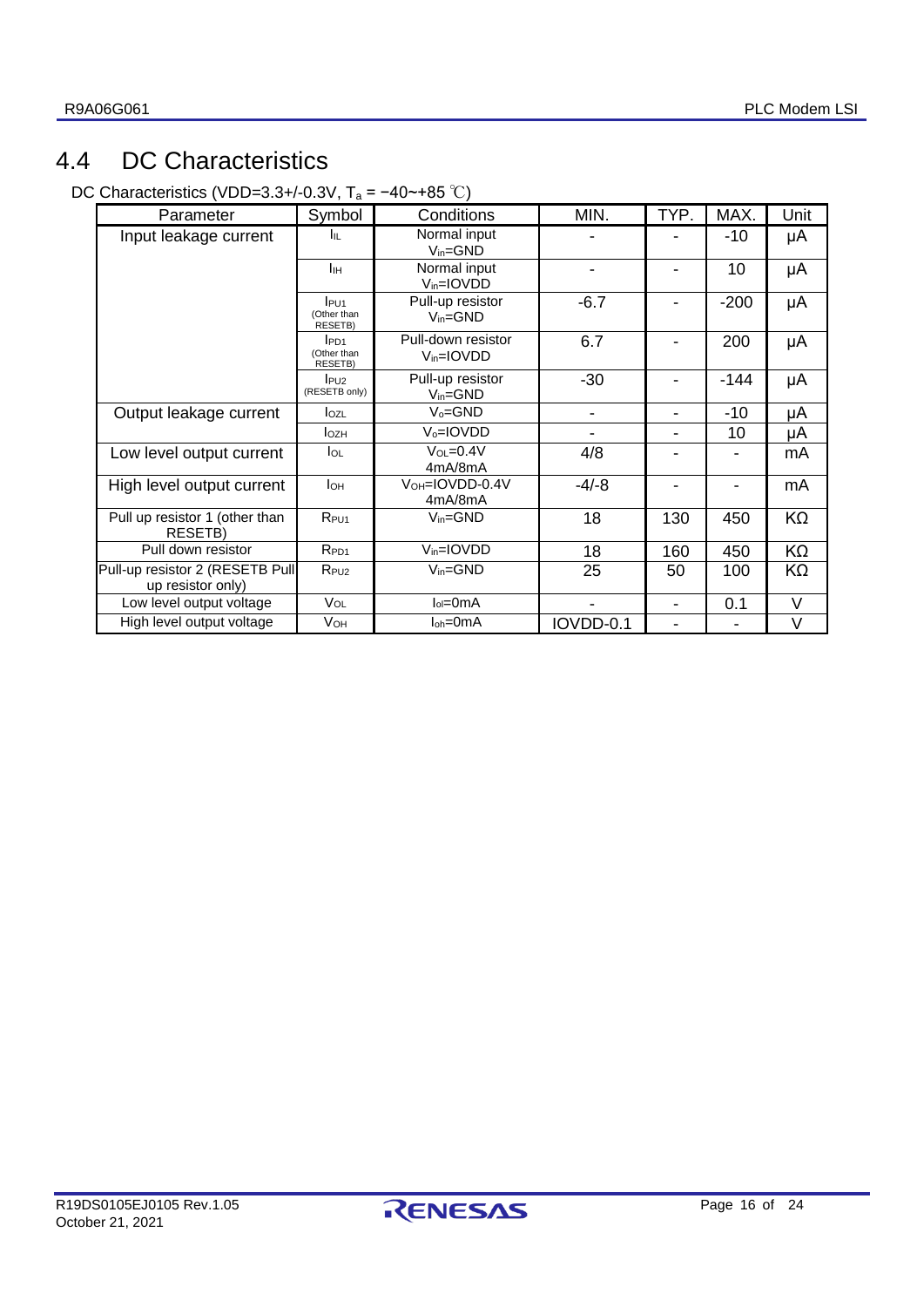# <span id="page-16-0"></span>4.5 AC Characterstics

# <span id="page-16-1"></span>4.5.1 UART I/F

[Figure 4.](#page-16-3) 4shows a timing diagram of UART interface.



#### <span id="page-16-3"></span>**Figure 4. 4of UART interface**

### <span id="page-16-2"></span>4.5.2 SPIs I/F

[Figure 4. 5s](#page-16-4)hows a timing diagram of SPIs interface.

<span id="page-16-4"></span>

| Symbol                                                                                                                                            | Parameter                                      |                             | <b>TYP</b> | <b>MAX</b>                   | Units      |  |  |  |
|---------------------------------------------------------------------------------------------------------------------------------------------------|------------------------------------------------|-----------------------------|------------|------------------------------|------------|--|--|--|
| FCLK                                                                                                                                              | Communication clock frequency                  |                             |            | 25<br>$(T_{SCK} = 40.0ns)$   | <b>MHz</b> |  |  |  |
| TSCKH, TSCKL                                                                                                                                      | Communication clock high-low width             | $T_{SCK} \times 0.45$       |            | $T_{\text{SCK}} \times 0.55$ | ns         |  |  |  |
| T <sub>DD</sub>                                                                                                                                   | Output signal (SI, SO, SS) Data delay (P1)     | $\mathbf 0$                 |            | 9                            | ns         |  |  |  |
|                                                                                                                                                   | Output signal (SI, SO, SS) Data delay (P6)     | $\mathbf 0$                 |            | 14                           | ns         |  |  |  |
| <b>T</b> <sub>D</sub> <sub>S</sub>                                                                                                                | Input signal (SI,SO)<br>Data set-up time (P2)  | 4.6                         |            |                              | ns         |  |  |  |
|                                                                                                                                                   | Input signal (SI,SO)<br>Data set-up time (P7)) | 5.6                         |            |                              | ns         |  |  |  |
| TDH                                                                                                                                               | Input signal (SI,SO)<br>Data hold time         | $\mathbf 0$                 |            |                              | ns         |  |  |  |
| <b>Tcs</b>                                                                                                                                        | SS Signal Inactive Time                        | $T_{\text{SCK}} \times 1.0$ |            |                              | ns         |  |  |  |
| <b>Tcss</b>                                                                                                                                       | SS Signal Setup Time                           | $T_{SCK}$ $\times$ 1.5      |            |                              | ns         |  |  |  |
| <b>TCSH</b>                                                                                                                                       | SS Signal Hold Time<br><b>Tcss</b>             | $T_{\text{SCK}} \times 1.5$ |            | <b>TCSH</b><br>Tcs           | ns         |  |  |  |
| P4 [in]<br>$(=SS)$<br><b>Tsck</b><br><b>TSCKL</b><br><b>TSCKH</b><br>SPI_MODE3<br>SPI_MODE3<br>P3 [in]<br>$(=SC)$<br>SPI_MODE0<br>SPI_MODE0       |                                                |                             |            |                              |            |  |  |  |
| T <sub>DS</sub><br>TDH<br>P2 [in]<br>$[$ in]<br>T <sub>DD</sub><br>$(=SI)$<br>P1 [out]<br>[out]<br>$(=SO)$<br><b>Figure 4. 5of SPIs interface</b> |                                                |                             |            |                              |            |  |  |  |
|                                                                                                                                                   |                                                |                             |            |                              |            |  |  |  |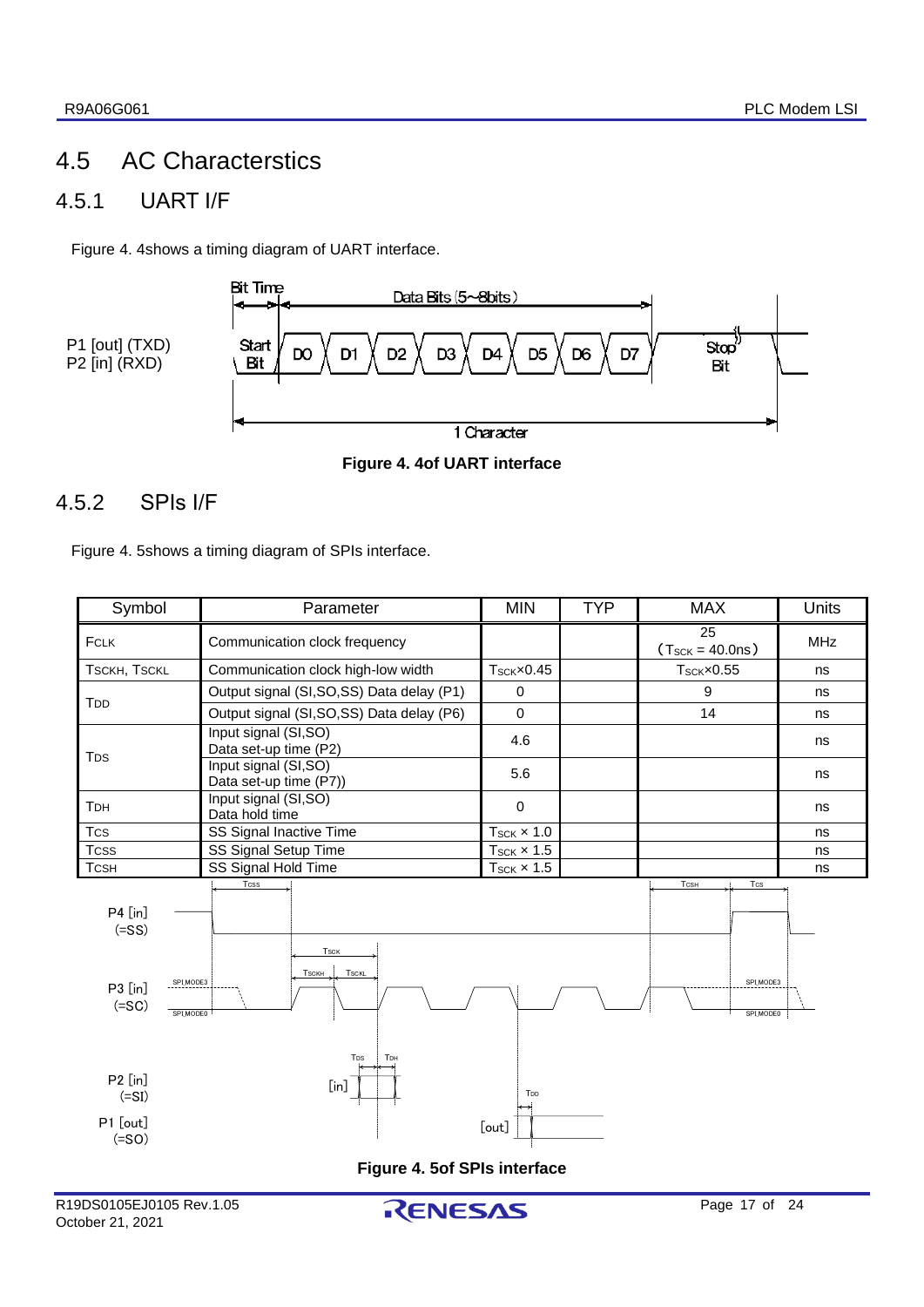# 4.5.3 Serial-ROM I/F

<span id="page-17-0"></span>[Figure 4. 6s](#page-17-2)hows a timing diagram of the SerialROM interface.

| Symbol                 | Parameter                                        | <b>MIN</b>                        | <b>TYP</b> | <b>MAX</b>                       | <b>Units</b> |
|------------------------|--------------------------------------------------|-----------------------------------|------------|----------------------------------|--------------|
| <b>FCLK</b>            | Communication clock frequency                    | 2.875<br>$(T_{SCK} =$<br>347.8ns) |            | 46<br>$(T_{SCK} = 21.7ns)$       | <b>MHz</b>   |
| <b>TSCKH, TSCKL</b>    | Communication clock high-low width               | $T_{\rm SCK}$ x $0.45$            |            | $T$ <sub>SCK</sub> $\times$ 0.55 | ns           |
| <b>T</b> <sub>D</sub>  | Output signal (SI, SO, SS) Data delay            |                                   |            | 5                                | ns           |
| <b>T</b> <sub>DS</sub> | Input signal (SI, SO) Data<br>setup time (P1,P2) | 6                                 |            |                                  | ns           |
|                        | Input signal (SI, SO) Data<br>setup time (P6,P9) |                                   |            |                                  | ns           |
| <b>T</b> DH            | Input signal (SI,SO) Data hold time              |                                   |            |                                  | ns           |



#### **Figure 4. 6 Timing diagram of the SerialROM interface**

### <span id="page-17-2"></span><span id="page-17-1"></span>4.5.4 Debug I/F

[Figure 4. 7s](#page-18-1)hows a timing diagram of SCHD interface.

| Symbol              | Parameter                          | MIN                              | TYP | MAX                                       | Units |
|---------------------|------------------------------------|----------------------------------|-----|-------------------------------------------|-------|
| FCLK                | Communication clock frequency      |                                  |     | 50<br>$(T_{\text{SCK}} = 20.0 \text{ns})$ | MHz   |
| <b>TSCKH, TSCKL</b> | Communication clock high-low width | $T$ <sub>SCK</sub> $\times$ 0.45 |     | $T$ <sub>SCK</sub> $\times$ 0.55          | ns    |
| T <sub>DD</sub>     | Output Signal(SWD)) Data Delay     | 4.0                              |     | 14.0                                      | ns    |
| T <sub>DS</sub>     | Input Signal(SWD)) Data Setup Time | 3.6                              |     |                                           | ns    |
| Трн                 | Input Signal(SWD)) Data Hold Time  |                                  |     |                                           | ns    |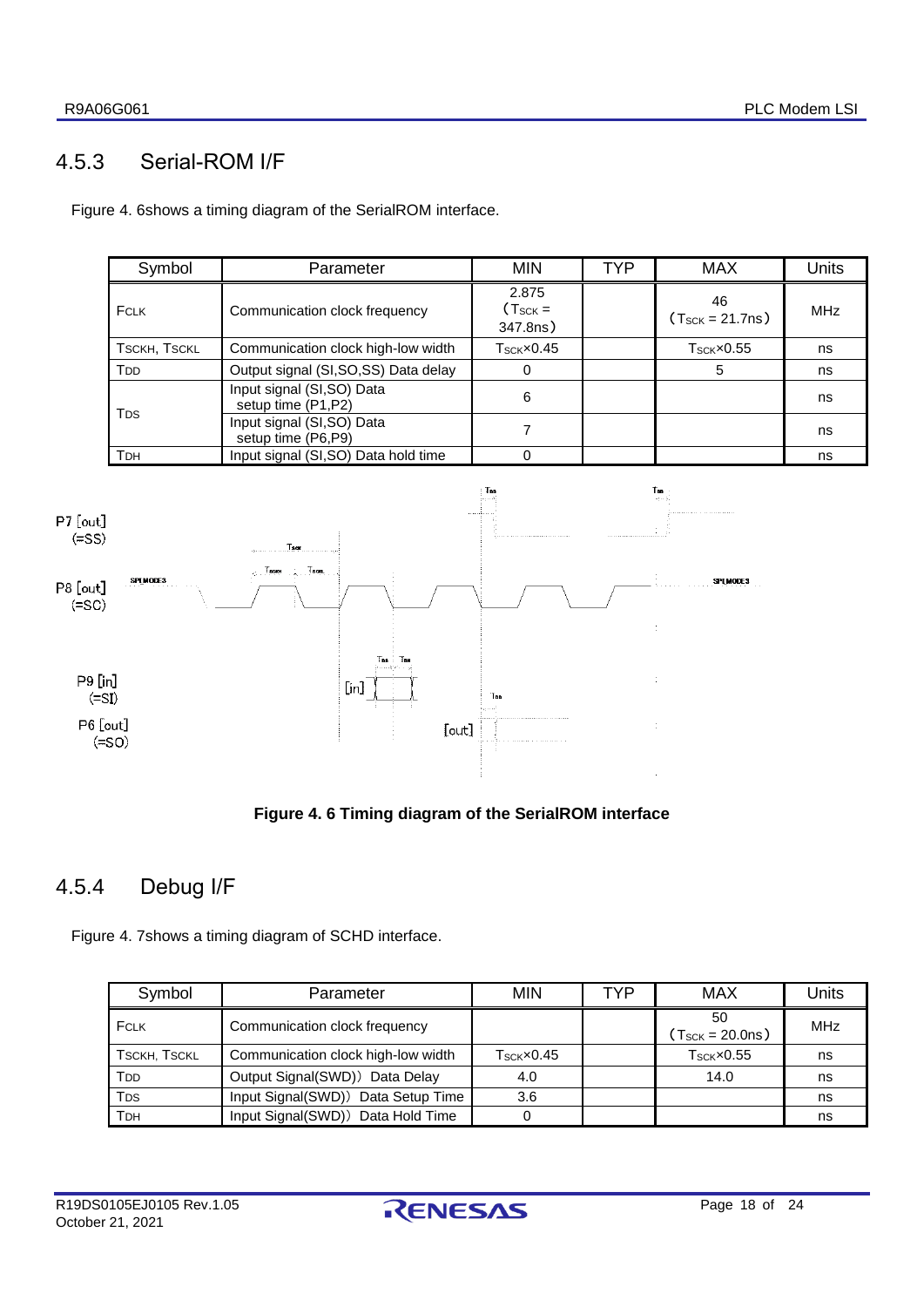



### <span id="page-18-1"></span><span id="page-18-0"></span>4.5.5 Current Consumption

|                                    | MIN<br>ч. | rvd | <b>MAY</b><br>٦Λ. | Jnit |
|------------------------------------|-----------|-----|-------------------|------|
| $\cdot$ $\sim$ $\sim$ $\sim$<br>ັບ |           | 38  |                   | mA   |

Conditions:  $VDD33 = 3.3 \pm 0.3V$ ,  $VDD11$  is generated by internal DC-DC converter With Renesas evaluation board, DSP:276MHz, receive mode with G3-FCC

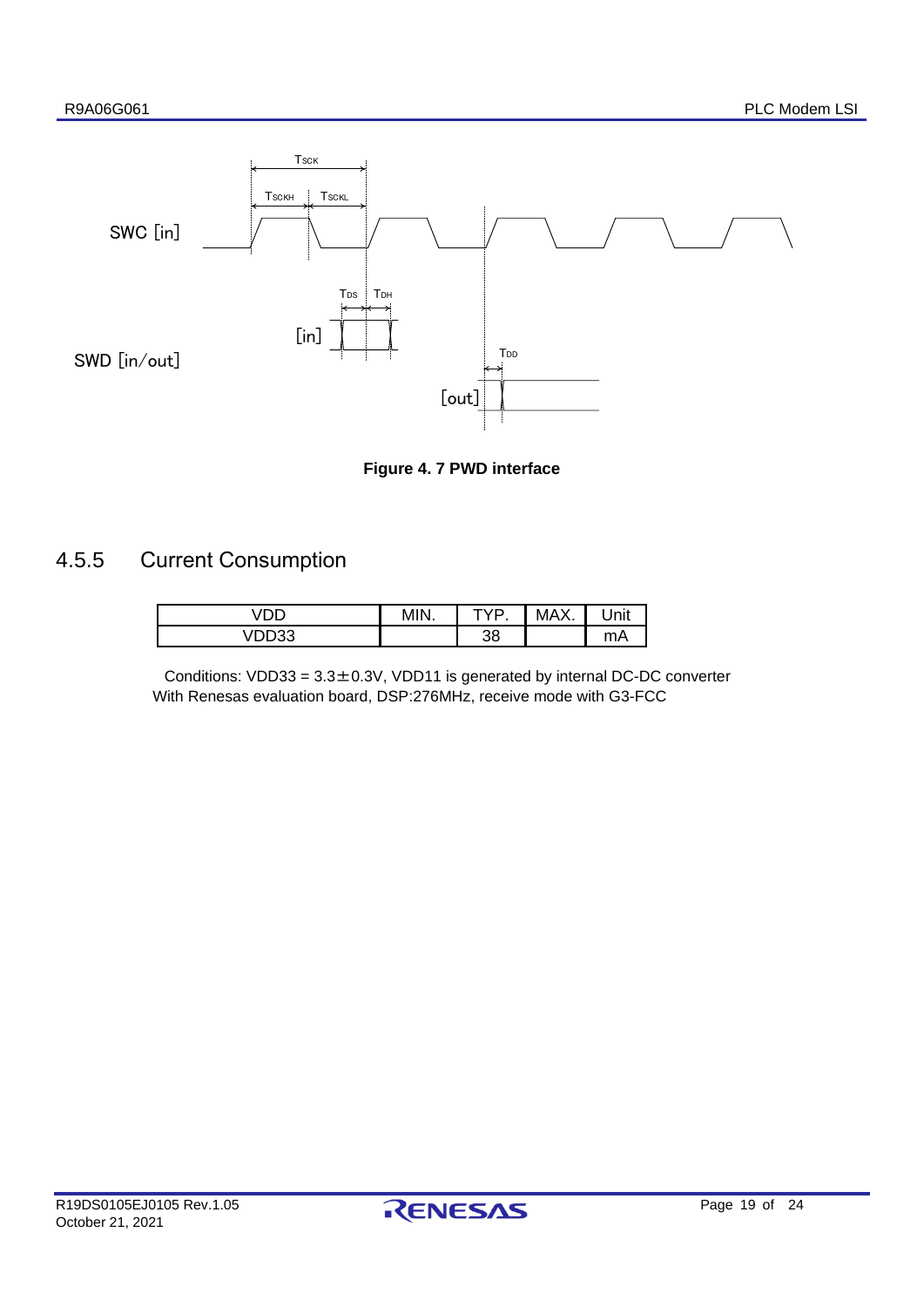# <span id="page-19-0"></span>4.6 Analog block characteristics

# <span id="page-19-1"></span>4.6.1 DC characteristics

| Pin No.    | Parameter               | Conditions | Symbol  | <b>MIN</b> | TYP | MAX | Jnit |
|------------|-------------------------|------------|---------|------------|-----|-----|------|
| $\epsilon$ | Power Supply<br>Voltage |            | AVDD33T | 3.0        | 3.3 | 3.6 |      |
| 12         | Power Supply<br>Voltage |            | AVDD33R | 3.0        | 3.3 | 3.6 |      |

### <span id="page-19-2"></span>4.6.2 Performance characteristics

### 4.6.2.1 Receiving blocks

### (a) RX\_PGA interface

| Parameter                             | Conditions                                     | Symbol            | <b>MIN</b> | TYP            | <b>MAX</b> | Unit      |
|---------------------------------------|------------------------------------------------|-------------------|------------|----------------|------------|-----------|
| Input voltage range                   | <b>Differential</b>                            | $V_i$             | 60u        |                | 3.0        | Vp-p      |
| Input frequency                       |                                                | $F_{sig}$         | 30         |                | 500        | kHz       |
| Dynamic range<br>(voltage gain range) |                                                | <b>DR</b>         |            | 78             |            | dB        |
| Gain control step                     |                                                | D <sub>STEP</sub> |            | $\overline{2}$ |            | dB        |
| Input 1dB Compression                 | $G_v$ = -14dB, $f_{sig}$ = 30kHz, Differential | $P_{in 1dB}$      | 2.8        | 3.3            |            | $Vp-p$    |
| Maximum voltage gain                  | $f_{sig} = 500kHz$                             | $G_{V\_max}$      |            | 60             |            | dB        |
| Minimum voltage gain                  | $f_{\text{sig}} = 500$ kHz                     | $G_{V\_min}$      |            | $-18$          |            | dB        |
| Input impedance                       |                                                | Zi                |            |                |            | $k\Omega$ |
| Output load impedance                 |                                                | RL                |            | 20             |            | kΩ        |

#### (b) ADC Interfaces

| Parameter           | Conditions   | Symbol       | <b>MIN</b> | TYP | <b>MAX</b> | Unit       |
|---------------------|--------------|--------------|------------|-----|------------|------------|
| Input voltage range | Differential | $V_{sig}$    |            |     | 800        | mVp-p      |
| Input Frequency     |              | Fsig         |            |     | 500        | kHz        |
| Sampling frequency  |              | FCLK         |            | 138 |            | <b>MHz</b> |
| <b>ENOB</b>         |              | <b>ENOB</b>  |            | 10  |            | bit        |
| <b>SINAD</b>        |              | <b>SINAD</b> |            | 62  |            | dB         |
| Input Impedance     |              |              |            | 20  |            | $k\Omega$  |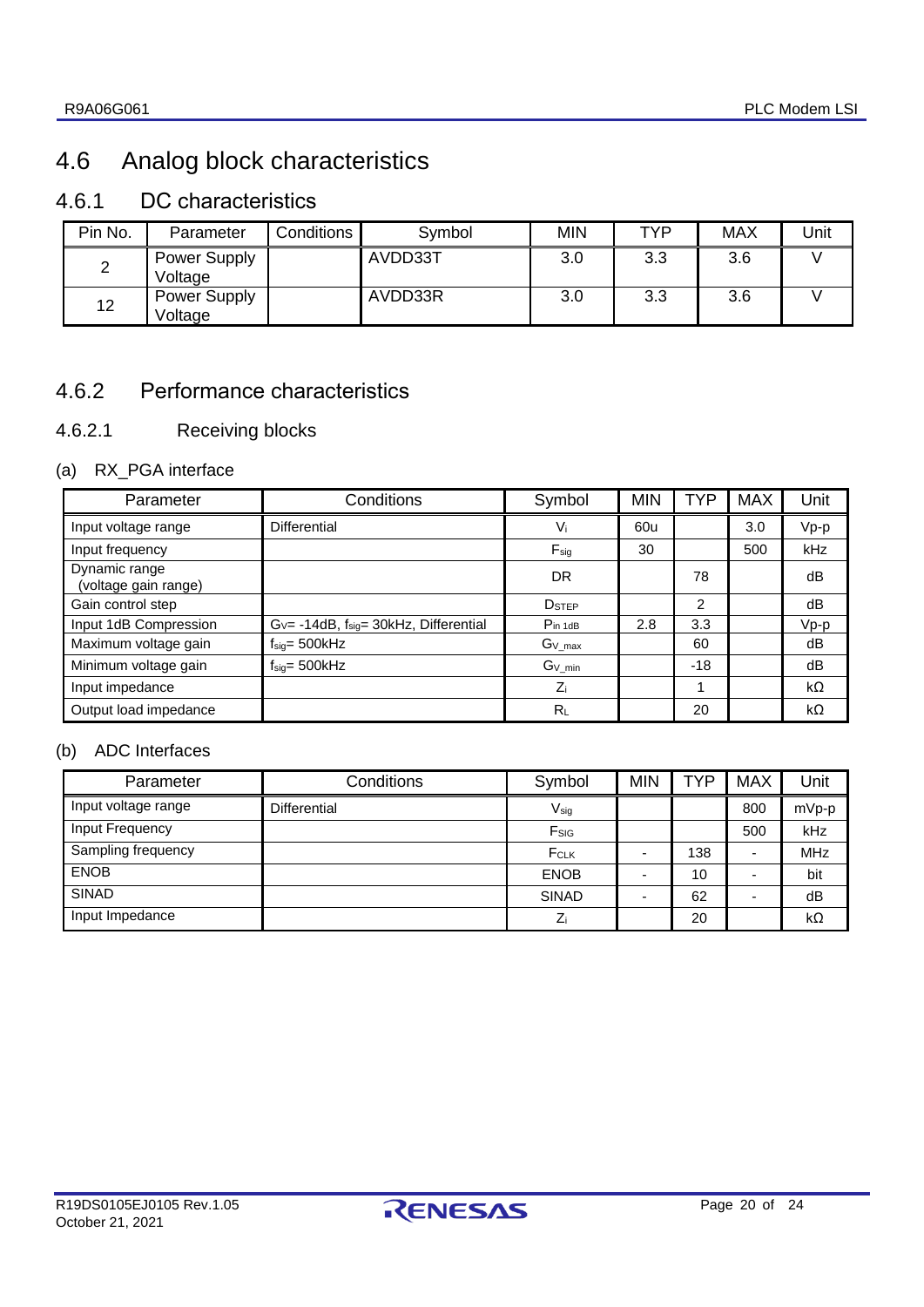### 4.6.2.2 Transmit block

#### (a) TX\_PGA interface

#### Direct-drive (high-power) mode

| Parameter                             | Conditions                                                                                                                 | Symbol            | <b>MIN</b> | TYP   | <b>MAX</b> | Unit   |
|---------------------------------------|----------------------------------------------------------------------------------------------------------------------------|-------------------|------------|-------|------------|--------|
| Output frequency band                 |                                                                                                                            | $f_{\text{sig}}$  | 30         |       | 500        | kHz    |
| Dynamic range<br>(voltage gain range) |                                                                                                                            | <b>DR</b>         |            | 21    |            | dB     |
| Gain control step                     |                                                                                                                            | D <sub>STEP</sub> |            | 3     |            |        |
| Maximum voltage gain                  | $f_{sig}$ = 500kHz, differential output                                                                                    | $G_v$ max         |            | 18    |            | dB     |
| Minimum voltage gain                  | $f_{\text{sig}} = 500$ kHz, differential output                                                                            | $G_v$ min         |            | -3    |            | dВ     |
| Output -1dB compression               | $f_{\text{sig}} = 500$ kHz, differential output<br>$Z_L$ =50 $\Omega$ (Each terminal),<br>$G_v = +3dB$                     | $P_1$             | 3          |       |            | $Vp-p$ |
| Harmonic Distortion                   | $f_{\text{sia}} = 100$ kHz, 1.4Vp-p<br>differential output,<br>$Z_L$ = 50 $\Omega$ (each pin), G <sub>V</sub> =<br>$+9dB.$ | HD                |            | $-70$ | -60        | dBc    |
| Output load impedance                 |                                                                                                                            | $Z_L$             |            | 50    |            | Ω      |

### External send driver (low output) mode

| Parameter                             | Conditions                                                                                                     | Symbol                   | <b>MIN</b> | <b>TYP</b> | <b>MAX</b> | Unit       |
|---------------------------------------|----------------------------------------------------------------------------------------------------------------|--------------------------|------------|------------|------------|------------|
| Output frequency band                 |                                                                                                                | $f_{\text{sig}}$         | 30         |            | 500        | <b>kHz</b> |
| Dynamic range<br>(voltage gain range) |                                                                                                                | DR                       |            | 21         |            | dB         |
| Gain control step                     |                                                                                                                | <b>D</b> <sub>STEP</sub> |            | 3          |            |            |
| Maximum voltage gain                  | $f_{\text{sio}} = 500$ kHz, differential output                                                                | $G_{v\_max}$             |            | 18         |            | dB         |
| Minimum voltage gain                  | $f_{\text{sig}} = 500$ kHz, differential output                                                                | $G_v$ <sub>min</sub>     |            | $-3$       |            | dB         |
| Output-1dB compression                | $f_{\text{sig}} = 500$ kHz, differential output<br>Z <sub>L</sub> =,390ohms (Each terminal),<br>$G_v = +3dB$ . | P <sub>1</sub>           | 2          |            |            | $Vp-p$     |
| <b>Harmonic Distortion</b>            | $f_{\text{sia}}$ -100kHz, 0.9Vp-p<br>differential output,<br>$Z_L$ = 390 $\Omega$ (each pin),<br>$G_v = +3dB$  | HD                       |            | $-70$      | $-60$      | dBc        |
| Output load impedance                 |                                                                                                                | $Z_L$                    |            | 390        |            | O          |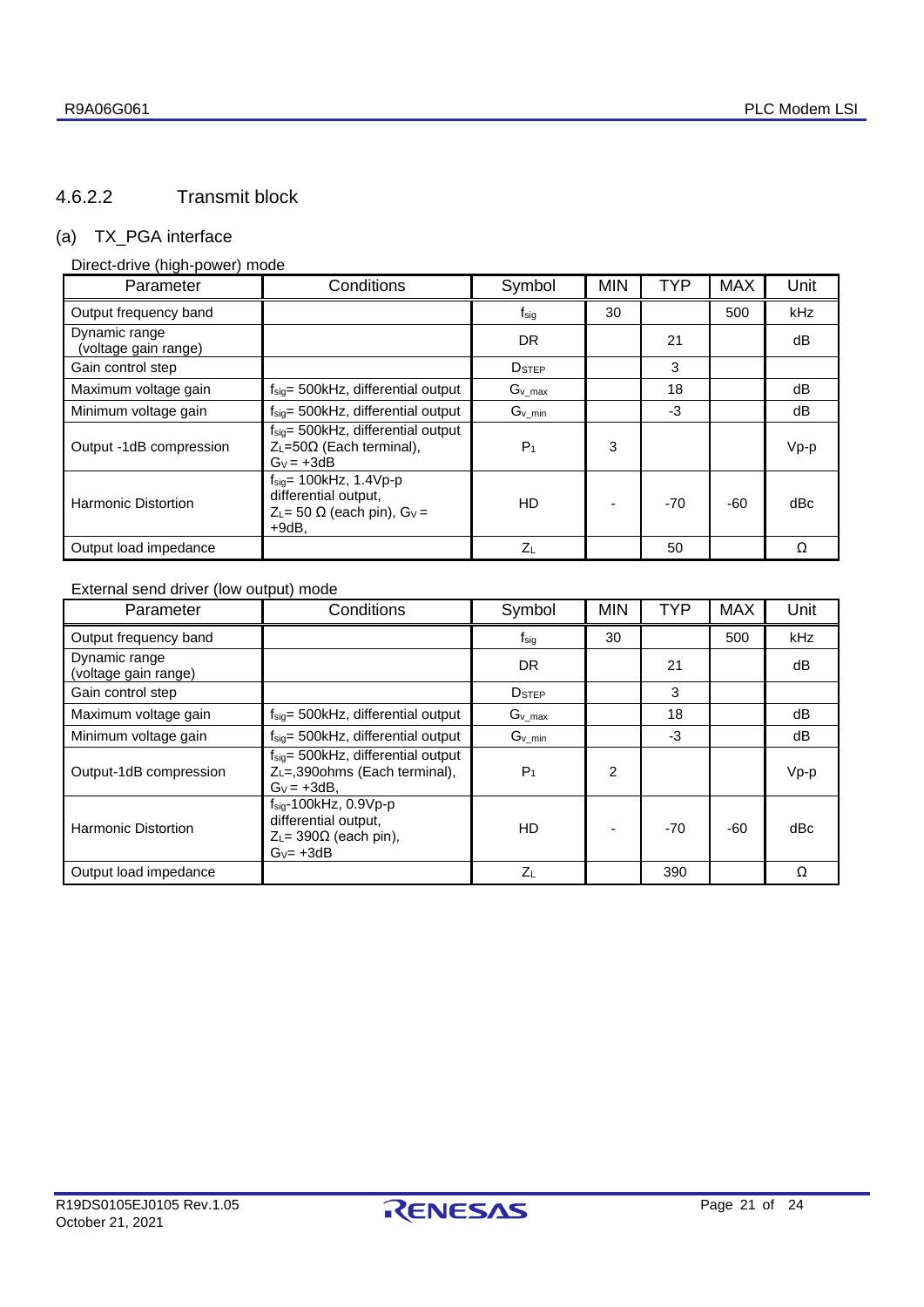# <span id="page-21-0"></span>5. Package



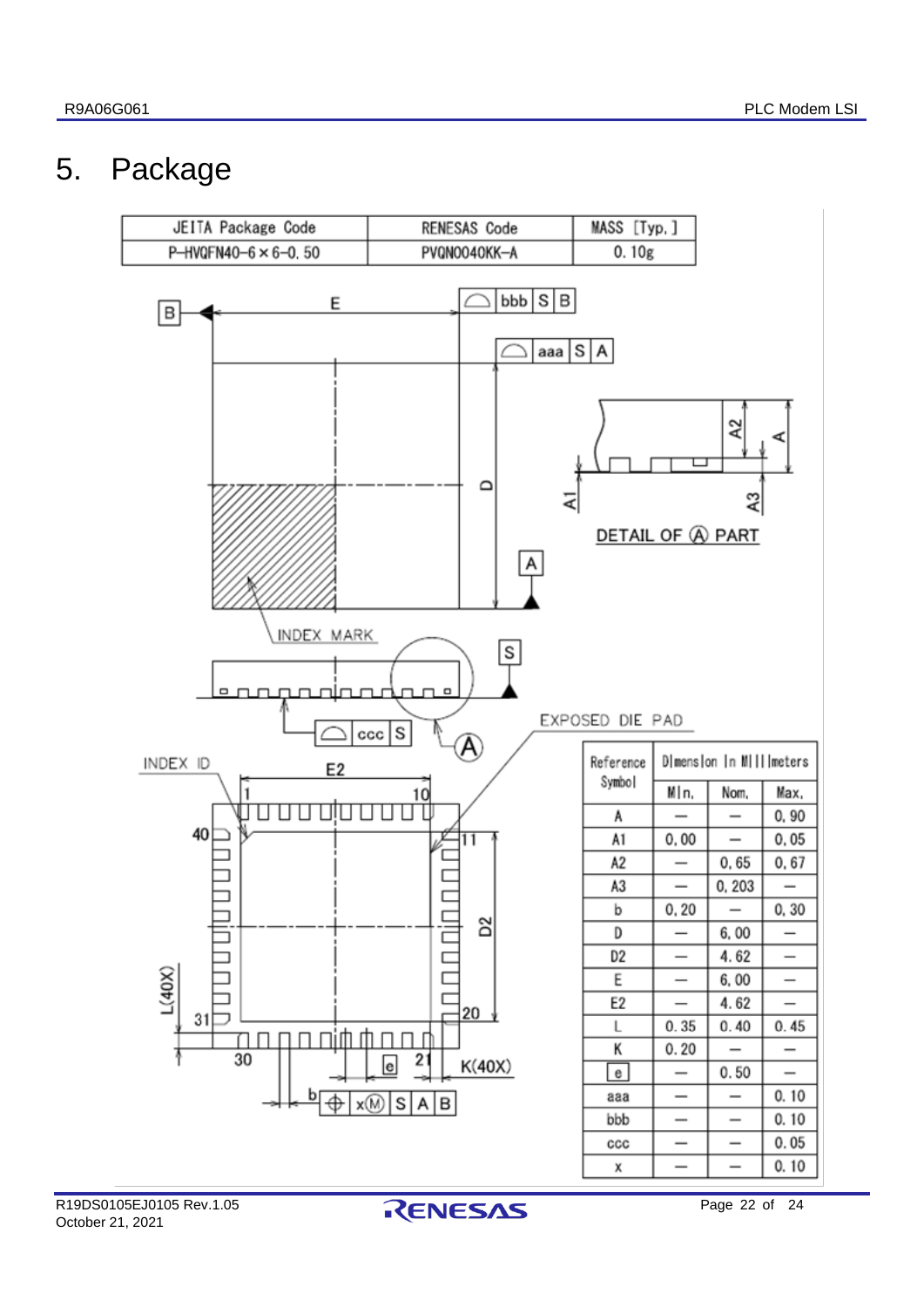# <span id="page-22-0"></span>6. Part Number

# R9A06G061GNP

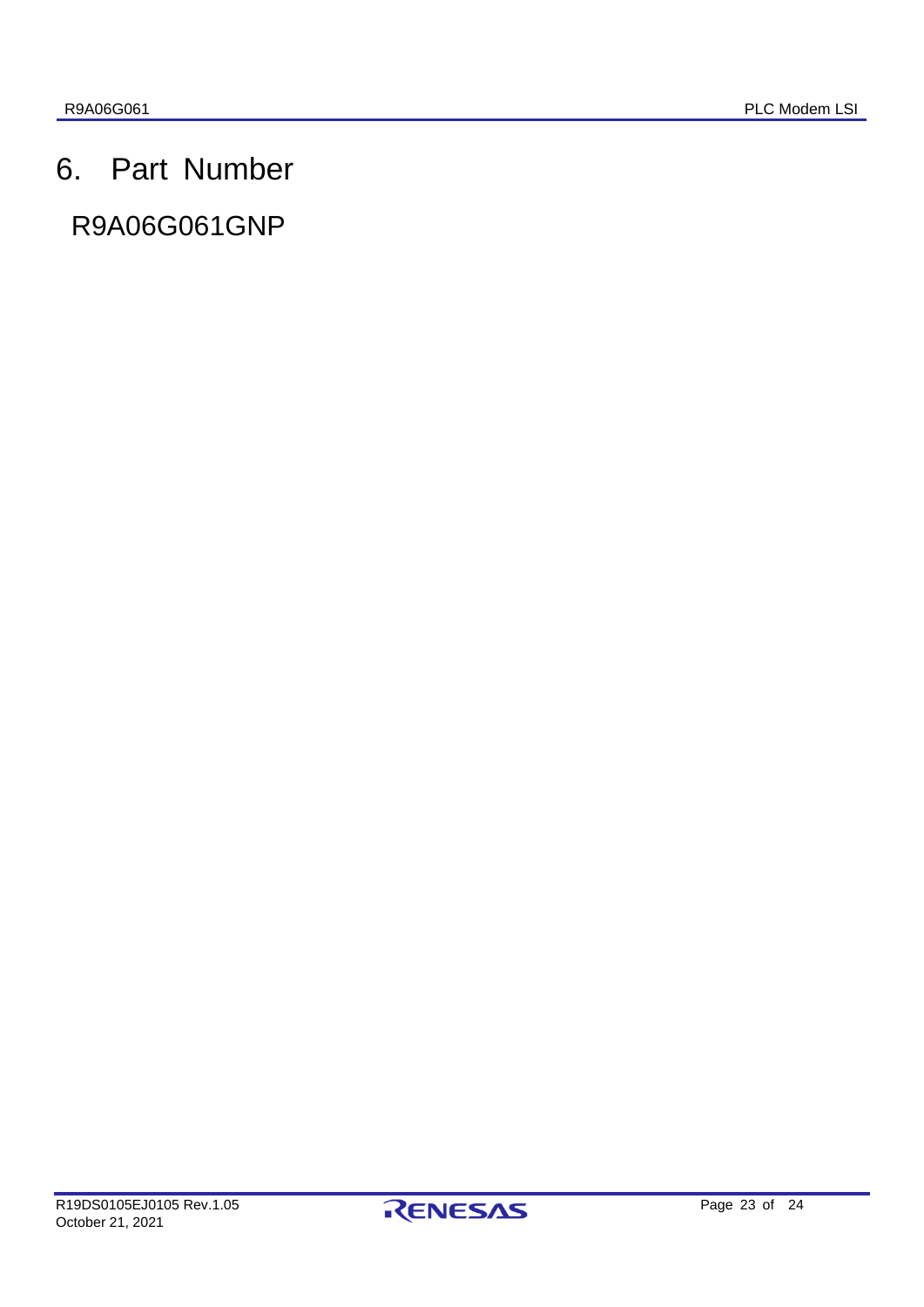# <span id="page-23-0"></span>7. Appendix